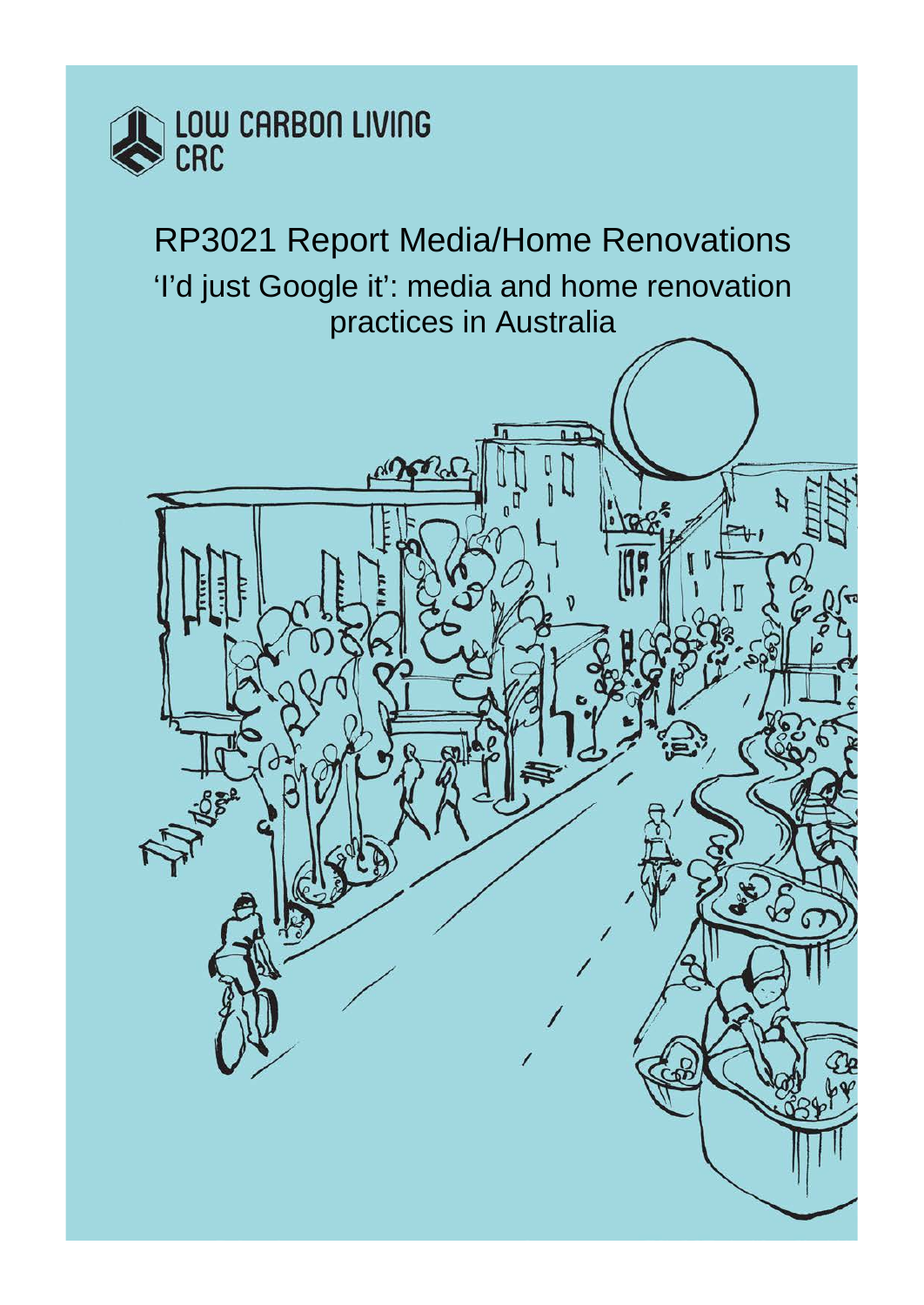<span id="page-1-0"></span>

| Authors            | Hulse, Kath <sup>1</sup> ; Podkalicka, Aneta <sup>1</sup> ; Milne, Esther <sup>1</sup> ; Winfree, Tomi <sup>1</sup> ; Melles, Gavin <sup>1</sup> |
|--------------------|--------------------------------------------------------------------------------------------------------------------------------------------------|
| Date               | October 2015                                                                                                                                     |
| Title              | RP3021: Report Media/Home Renovations<br>'I'd just Google it': media and home renovation practices in Australia                                  |
| <b>ISBN</b>        |                                                                                                                                                  |
| Format             |                                                                                                                                                  |
| Keywords           | Home renovation, communication, media, social media, energy efficiency                                                                           |
| Editor             |                                                                                                                                                  |
| Publisher          | CRC for Low Carbon Living                                                                                                                        |
| Series             |                                                                                                                                                  |
| <b>ISSN</b>        |                                                                                                                                                  |
| Preferred citation |                                                                                                                                                  |



<span id="page-1-1"></span>-

**Australian Government** Department of Industry, **Innovation and Science** 

**Business** Cooperative Research<br>Centres Programme

<sup>1</sup> Swinburne University of Technology



**Report Media/Home Renovations 1**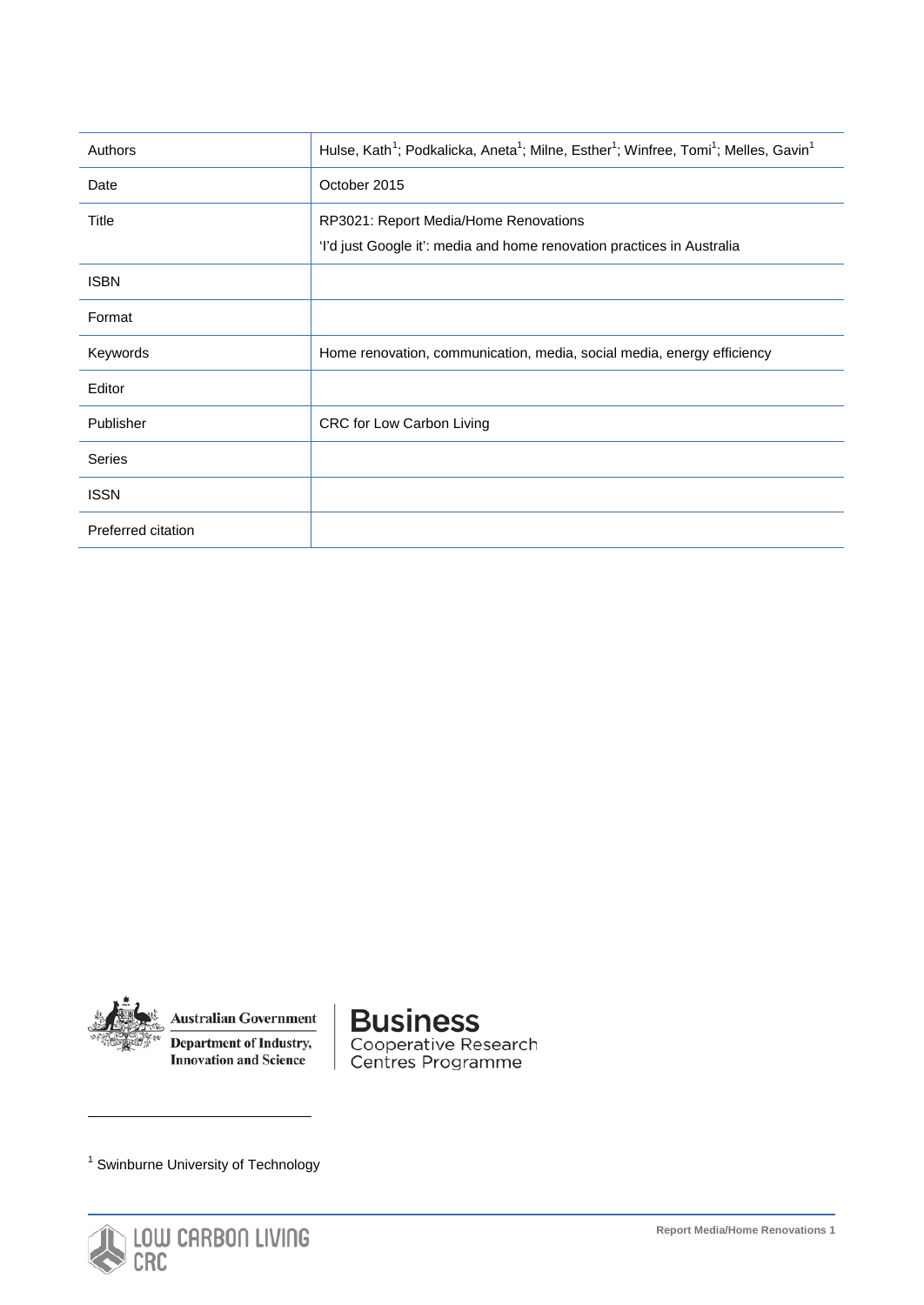# ACKNOWLEDGEMENTS

The authors would like to acknowledge the CRC for Low Carbon Living, in particular, Dr Stephen White (CSIRO) for his support and guidance, and the industry partners for this project: Sustainability Victoria, Master Builders Australia, Housing Industry Association, BlueScope Steel, and CSR.

We would particularly like to thank Sara Fiess (Sustainability Victoria) for her support for the project including as chair of the steering committee (to July 2015 when she went on leave) and the other committee members; Kristin Brookfield (Senior Executive Director Building, Development & Environment, Housing Industry Association); Rob Enker (Victorian Building Authority); Dr Phillip Alviano (Sustainable Building Advisor, Master Builders Australia); Rachel Cable (BlueScope Steel); Peter Ruz (CSR) Lynette Day (Manager Community Energy Services, Government of South Australia).

We would also like to thank other project supporters and collaborators, Deborah Wright (CEO of NBN); Donna Luckman (CEO of Alternative Technology Association); Amy Willett and Sally Moxham (Sustainability Victoria); Euan Williamson (City of Yarra), Arpad Maksay (City of Melbourne); Fiona Stevenson (City of Maribyrnong); and Kate Bell (Joint CEO of the Building Designers Association of Victoria). We appreciate assistance provided by Athena Prib and Julie Wheway at the CRC for Low Carbon Living.

We acknowledge also the two Swinburne PhD students for this project, Shae Hunter and Aggeliki Aggeli, who participated in focus groups and observed 'speed dating' sessions between renovators and design/building professionals.

Finally, we would like to thank the home renovators and building practitioners who discussed their experiences of renovation in the focus groups as well as to those who contributed to the online survey.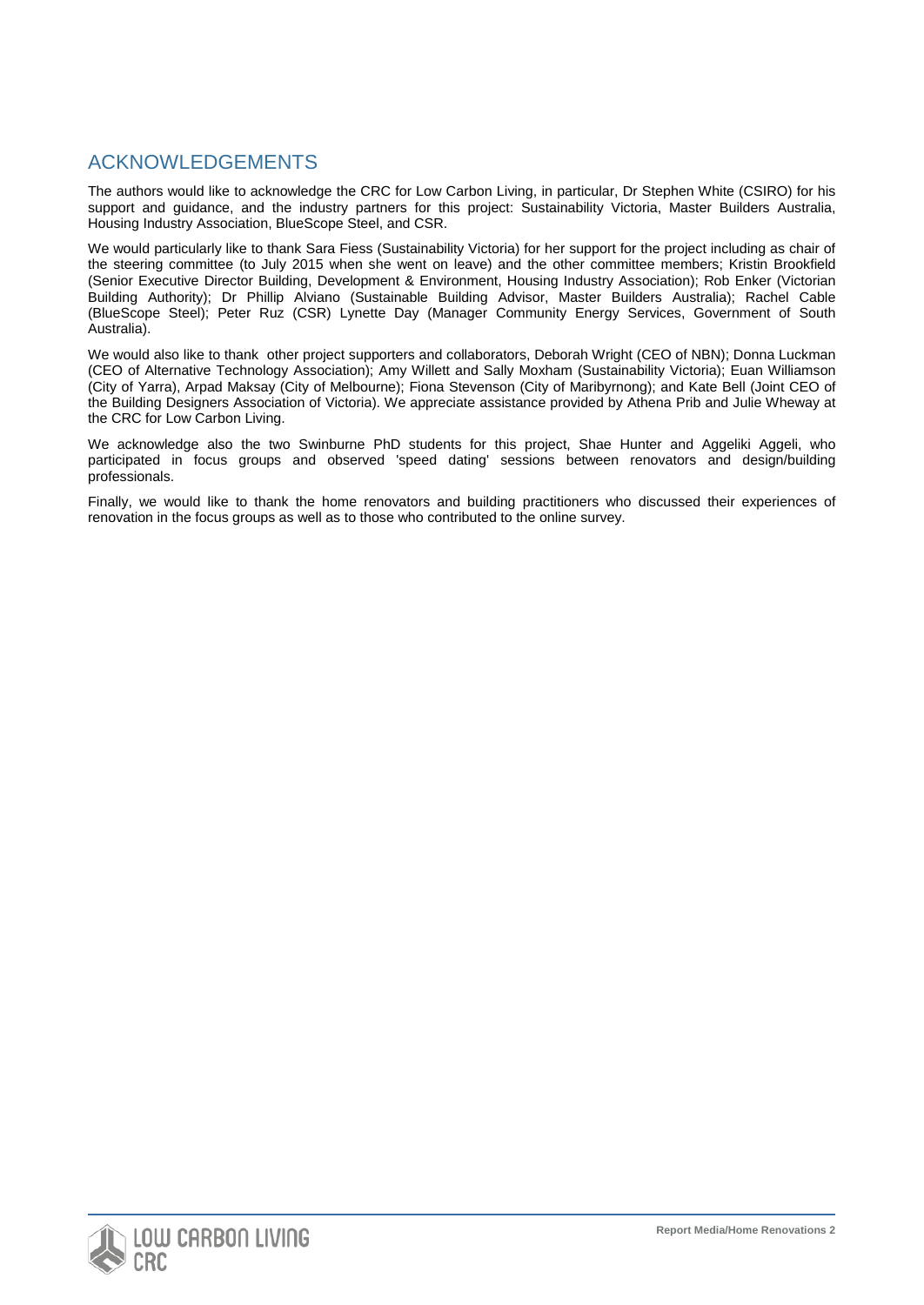# **CONTENTS**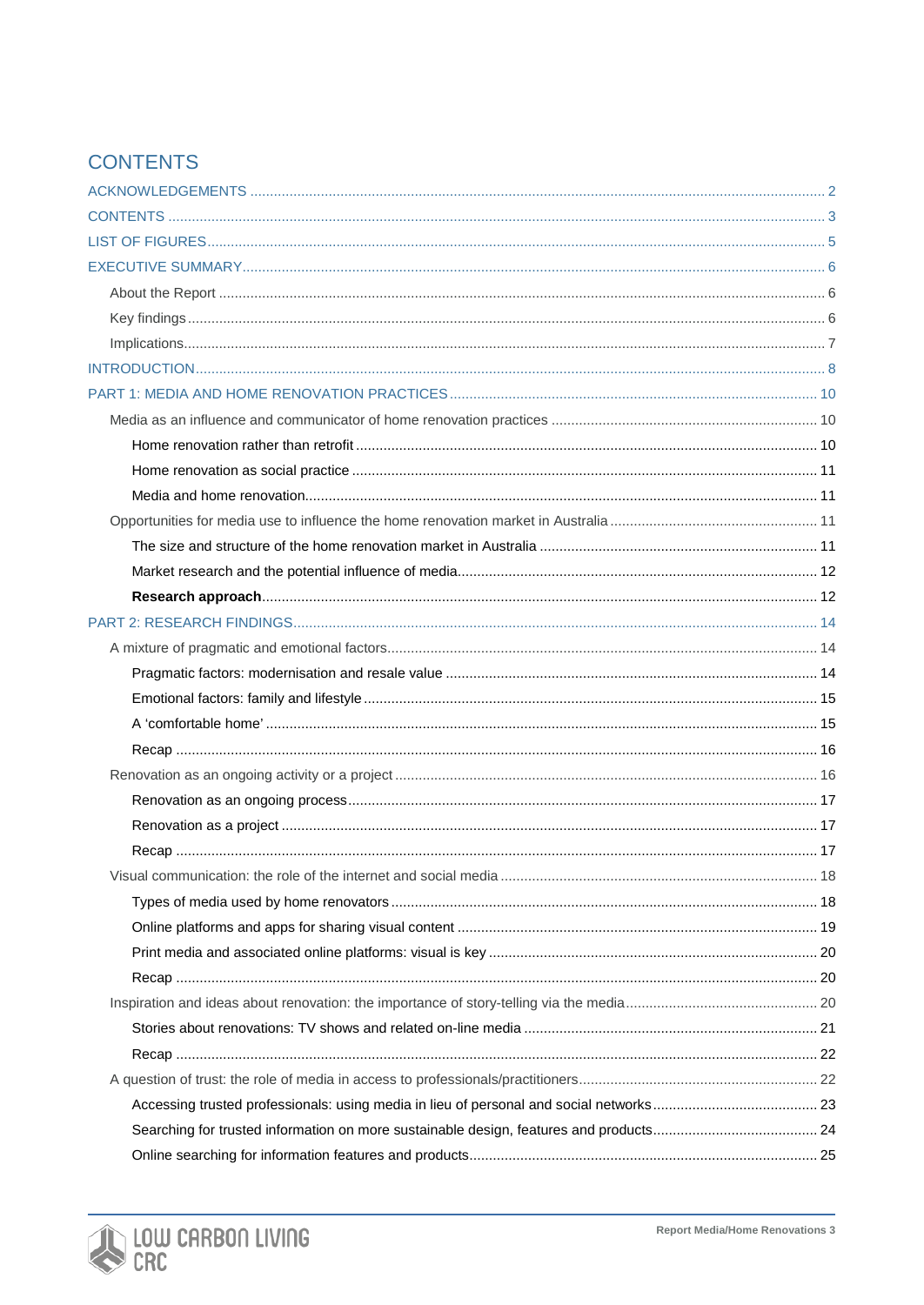| Building practitioners' access to information on sustainable products: an opportunity for leverage 26 |  |
|-------------------------------------------------------------------------------------------------------|--|
|                                                                                                       |  |
|                                                                                                       |  |
|                                                                                                       |  |
|                                                                                                       |  |
|                                                                                                       |  |
|                                                                                                       |  |
|                                                                                                       |  |
|                                                                                                       |  |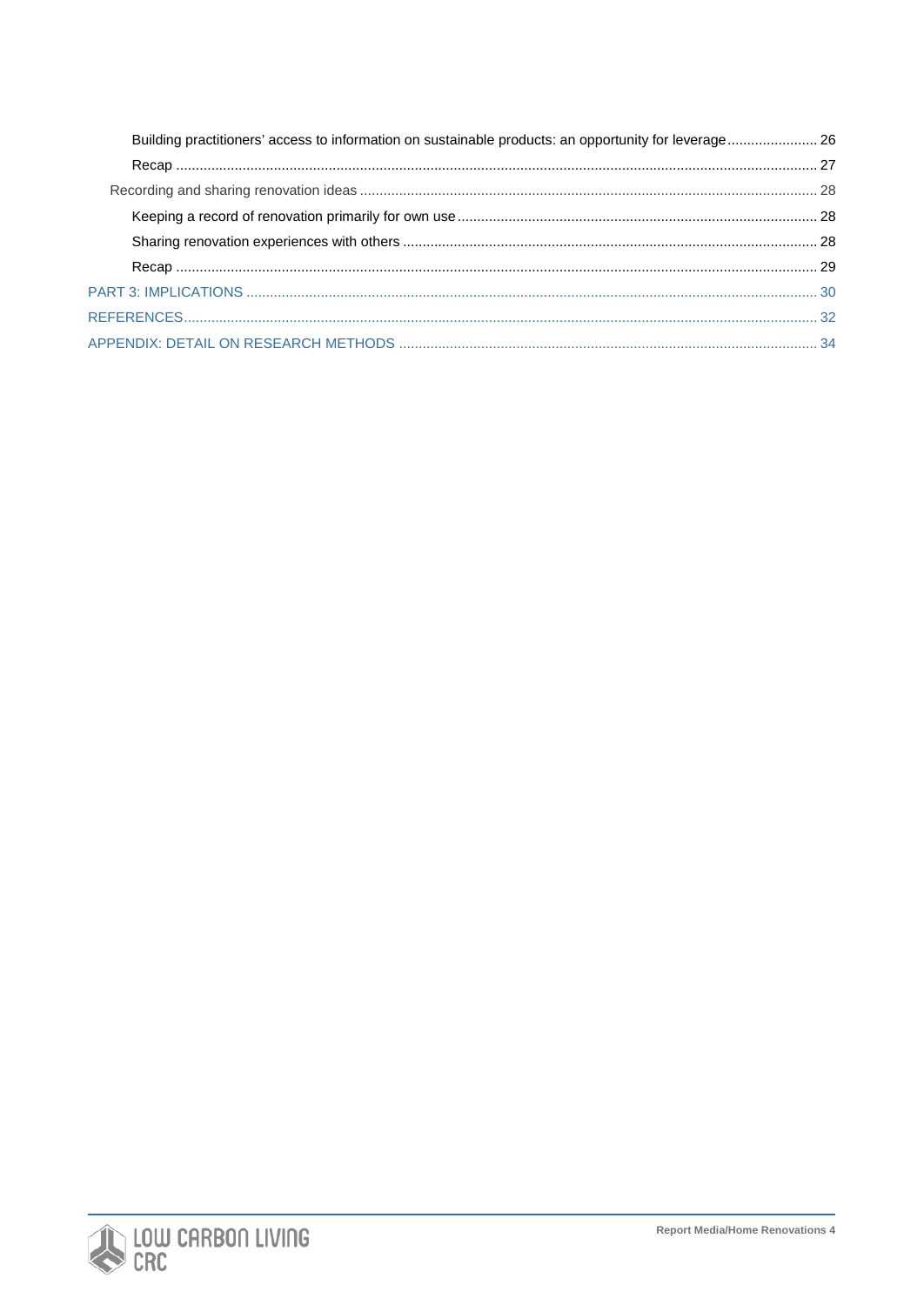# LIST OF FIGURES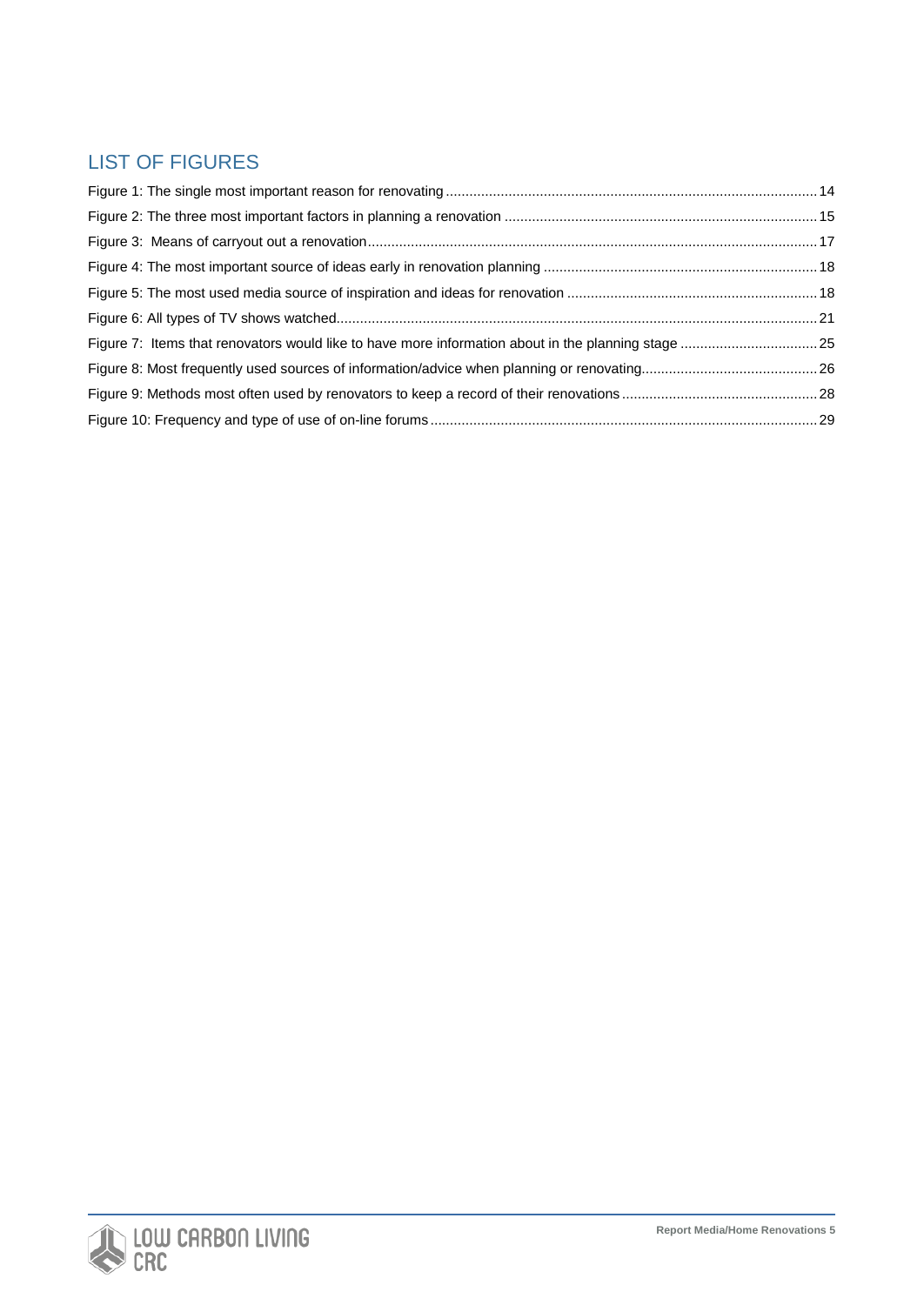# EXECUTIVE SUMMARY

## About the Report

This is the first Report of a project examining ways of making energy efficient home renovations mainstream rather than a niche activity as is currently the case.

Homes are a major contributor to carbon dioxide emissions in Australia; most emanating from the 98 per cent of established homes rather than the less than 2 per cent of new homes built each year. We know from government and industry research that the Australian home renovation sector is very fragmented with many small-scale participants.

This is the first Australian study to explore in detail ways in which media is used to influence and communicate home renovation practices involving a large number of small-scale home renovators and design and building practitioners.

# Key findings

**1. Motivations for renovation involve a complex interplay between pragmatic and emotional factors.** 

Whilst often expressed as 'modernising', home renovators' motivations are complex and overlapping, involving the interplay of pragmatic factors such as time and money (particularly resale value) and emotional factors that revolve around creating a family home and an close attachment to place. Most renovators juggle both sets of factors to some degree.

**2. It's their renovation, their ideas and their money but renovators differ in their skills and expertise, time, resources, and desire for in depth involvement.**

Renovators see themselves in the driving seat: it is their renovation; their ideas, their money. The research found a distinction between renovation as an ongoing process and as a renovation project. The former often involved a DIY renovator who researches and learns how to carry out improvements as they go along, bringing in trades to assist as necessary or required (e.g. electricians). In contrast, a renovation project is often planned using some professional design input and managed by a building or project manager.

#### **3. Pictures inspire renovators and give them ideas for their renovations**

Visual media are very important in the early stages of a renovation; in getting ideas and inspiration, as well as insight into how other people are approaching their renovations. Renovators want to *see* design, layouts, features, appliances and colours, rather than reading text. The Internet and social media are widely used as a means of accessing and sharing pictures of renovations:

• On-line platforms and social media (including Houzz, Pinterest and Instagram) and, in particular, apps which can be used on a variety of mobile devices, enable renovators to visualise what they want their renovation to look like.

- Renovators regularly use Internet and social networking platforms to access magazine pictures, either using search engines or accessing digital versions of magazines.
- **4. Renovators respond to human stories, both aspirational and down to earth, which they can consider in the context of their own dreams, desires and circumstances.**

Exhortations to consider more sustainable renovations to protect the environment are not particularly effective (*it's their renovation*). Instead, people respond to stories which are conveyed and shared by media of various types. The cultural landscape around renovation is heavily dependent on TV shows, print media (digital and analogue), Internet and mobile applications (apps). In particular:

- Mainstream media use storytelling to great effect. This is evidenced by the high level of awareness of TV home renovation, lifestyle and property shows and their role in representing many aspects of homemaking to broad audiences.
- Social media extend the storytelling and communication function, allowing people to share messages, links and content via peer-to-peer and social networks.
- **5. Renovators rely on personal networks and recommendations to access trusted people (designers and building practitioners) and reliable information.**

As most renovators have never renovated before, or have done so only occasionally, renovators trust people who are recommended by people in their own personal network.

- Renovators without personal contacts search the Internet either using general search terms or via sites which provide practitioner lists (e.g. industry associations) rather than a business phone directory/Yellow Pages; local papers are still sometimes used. Internet and social media searches are important in enabling renovators to learn some of the language of renovation and to know what sort of questions to ask.
- Renovators seek information on sustainable features and products via the Internet, although they find it hard to obtain trusted information and compare products. Building practitioners rely on their associations and suppliers' reps for trusted information on new and sustainable products, supplemented by Internet searches.

#### **6. Renovators share pictures but not financial and technical information.**

Renovators generally keep some sort of pictorial record of their renovations and some financial spreadsheets and drawings/sketches. They share pictures through their personal and social networks (e.g. using Facebook)

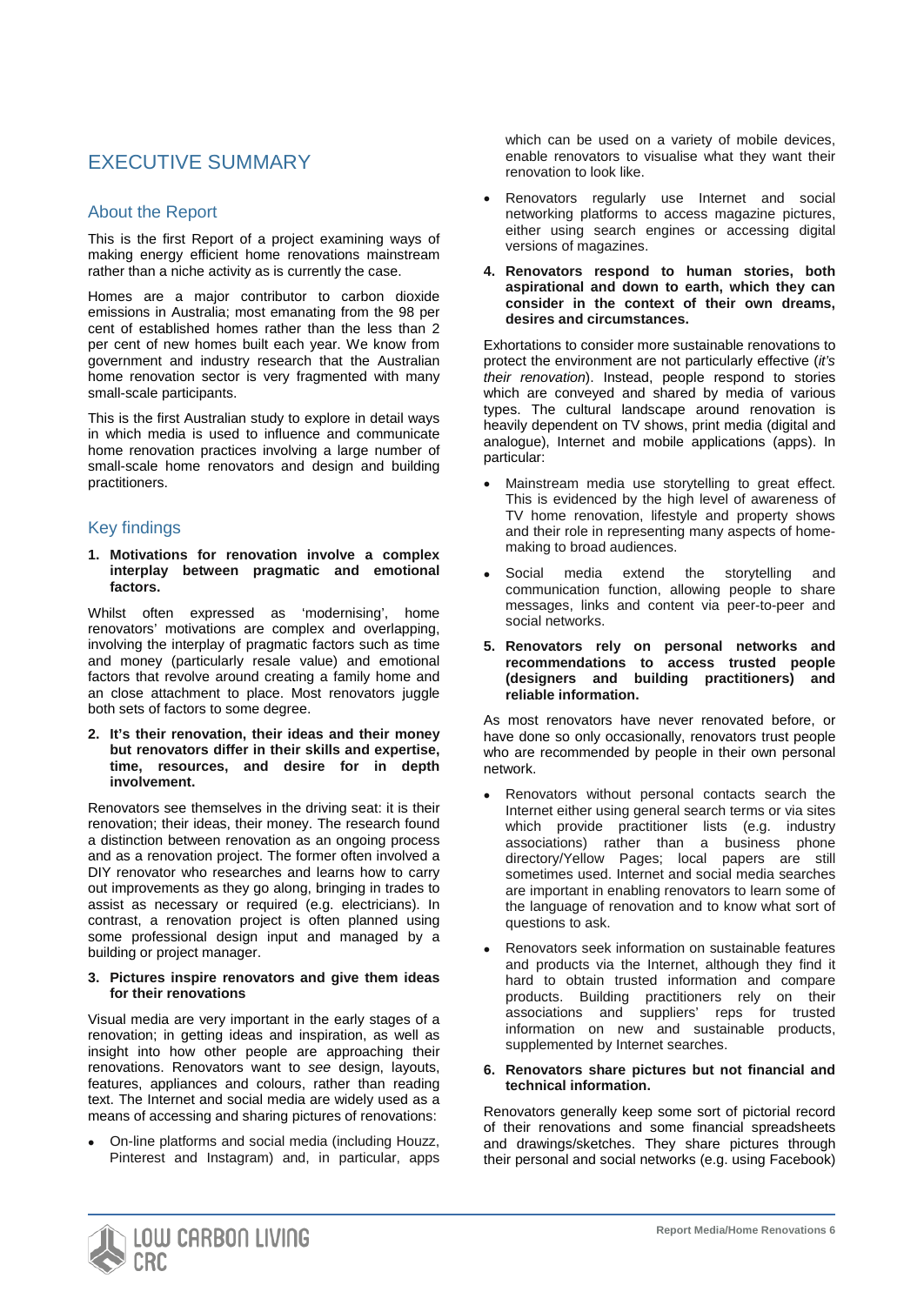but not financial information or more technical information such as sketches/plans which they may have paid for. There is little public sharing of this information. Many renovators find it hard to get 'ball park' figures on costs which they need when planning their renovation.

## **Implications**

- 1. Messages about improving energy efficiency have to appeal not only financially (e.g. cost calculators, payback periods) but also emotionally, in particular, to respond to ideas about a comfortable family home.
- 2. It is as important to communicate the benefits of improved energy efficiency within the scope of DIY renovators as to provide education and training for design professionals and building practitioners who advise clients commissioning renovation projects.
- 3. Storytelling about sustainable renovations is important; i.e. presenting such renovations as a positive way to live and which add value to the home. Mainstream media provide ideal means of storytelling based on people's experiences but there are also some very 'low tech' options.
- 4. Visualisation is essential particularly when renovators are looking for ideas and inspiration. Media are an ideal vehicle for visual communication (rather than text) and can be used to present positive images of comfortable energy efficient homes.
- 5. There is a potential to leverage online and social media's networking mechanisms to enable better access to reviews and recommendations about practitioners and features/products which improve energy efficiency (TripAdvisor-style sites used in many fields). These sites could help link renovators and practitioners, allowing people to share and rate their experiences. In part, online forums are already used for such exchange.
- 6. Intermediaries (e.g. suppliers and retailers), professional/industry associations and (local, state, etc.) can fill some of the gaps left by informal social communication and exchanges taking place, especially around potential costs, installation requirements and user-friendly technical information about products, which can be easily accessed online.

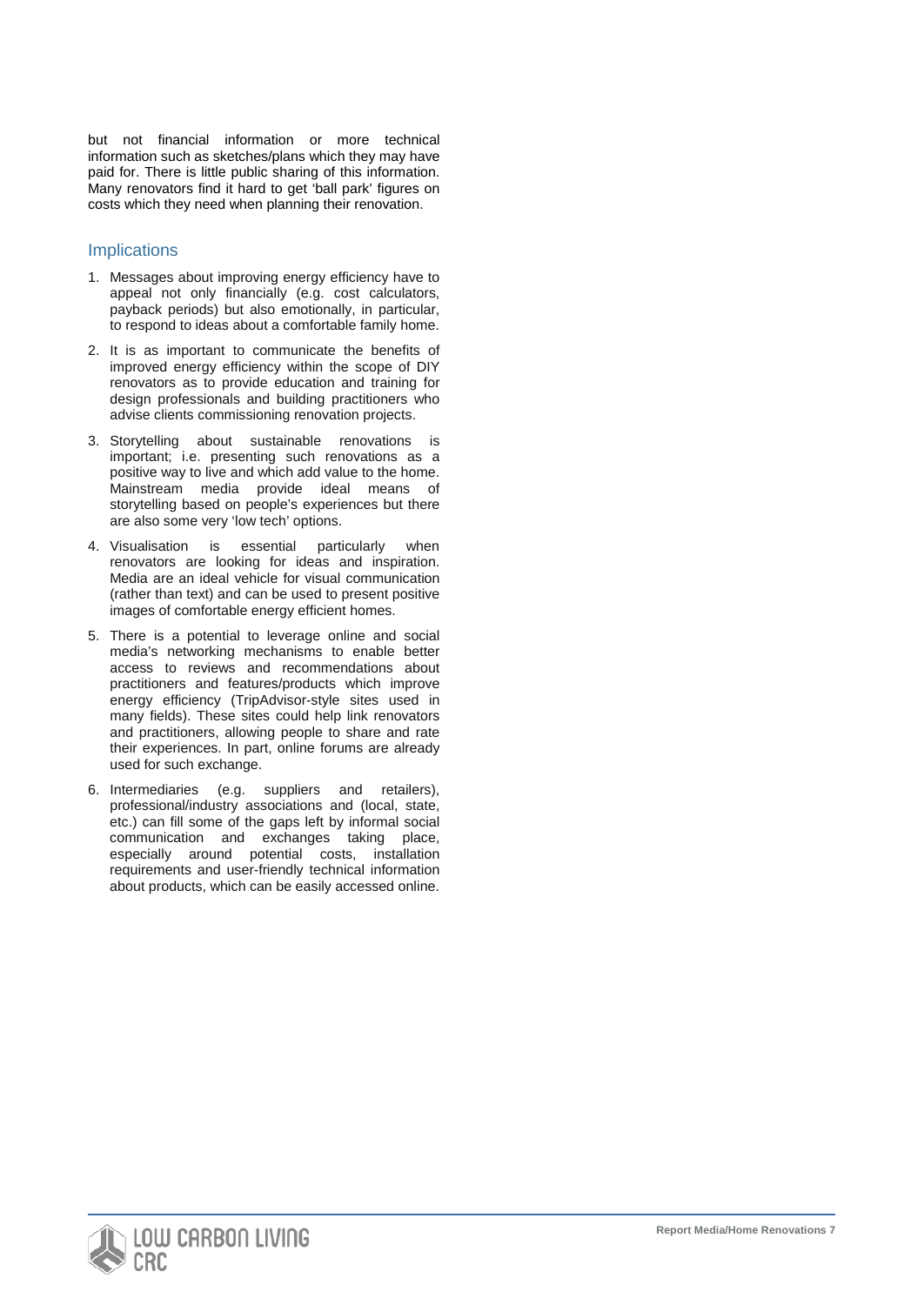# INTRODUCTION

The energy that Australians use in their homes is an important contributor to our carbon dioxide emissions. Energy is used in the course of daily living, in particular through heating and cooling our homes, heating water, food storage and cooking, lighting, and use of an increasing array of electronic equipment<sup>[2](#page-1-1)</sup>. This type of energy use in the home (or *direct energy consumption*) produces an estimated 11 per cent of Australia's carbon dioxide emissions (DCCEE 2011). This figure does not include transport to and from the home nor indirect energy embodied in the *production* of goods and services for the home such as building materials, fixtures, fittings and appliances (Monahan and Powell 2011).

Much work has been done on designing and building new homes which are more sustainable<sup>[3](#page-8-0)</sup> and facilitate increased energy efficiency, although whether this is achieved in practice will depend on how residents use their home. However, most of the energy directly consumed in the home, and resulting carbon dioxide emissions, is produced by households living in *existing* housing built over many decades rather than new build which adds less than 2 per cent to the housing stock in any one year (NHSC 2013).

Energy use in the home is a combination of two factors: whether buildings themselves are energy efficient and residents' practices as they go about their daily lives. **What has been called 'Australia's obsession with renovations' (Allon 2008) provides an important opportunity for reducing carbon emissions associated with established dwellings through improving the energy efficiency of dwellings and enabling residents to live in greater comfort and reduce their energy bills.** Renovation is also a large, relatively untapped market for design, techniques, products and appliances which facilitate improved energy efficiency.

This is the first report of a project that seeks to develop media and communication strategies that will be effective in increasing household adoption of home renovations that lead to greater energy efficiency (and reduced carbon emissions) as *mainstream* rather than a niche green/sustainable market segment. The report seeks to understand in depth home renovation practices and, in particular, the role and potential of media in shaping renovation practices in a rapidly changing media landscape.

<span id="page-8-1"></span><span id="page-8-0"></span> $2$  The major contributors to domestic energy consumption are space heating/cooling (40 per cent); appliances and equipment - including refrigeration and cooking (33 per cent); water heating (21 per cent) and lighting (6 per cent) (EES 2008) <sup>3</sup> Energy efficiency in this context refers to using less energy in running a home. Sustainability is broader and also includes other measures to reduce consumption, such as water efficient appliances and recycling water.



-

It is in three parts:

- **PART 1:** outlines the issues and our approach to investigating media and home renovation practices.
- **PART 2:** details the findings from this research.
- **PART 3:** considers the implications of the research findings for media and communication strategies which encourage home renovations which enable greater energy efficiency and lower carbon emissions.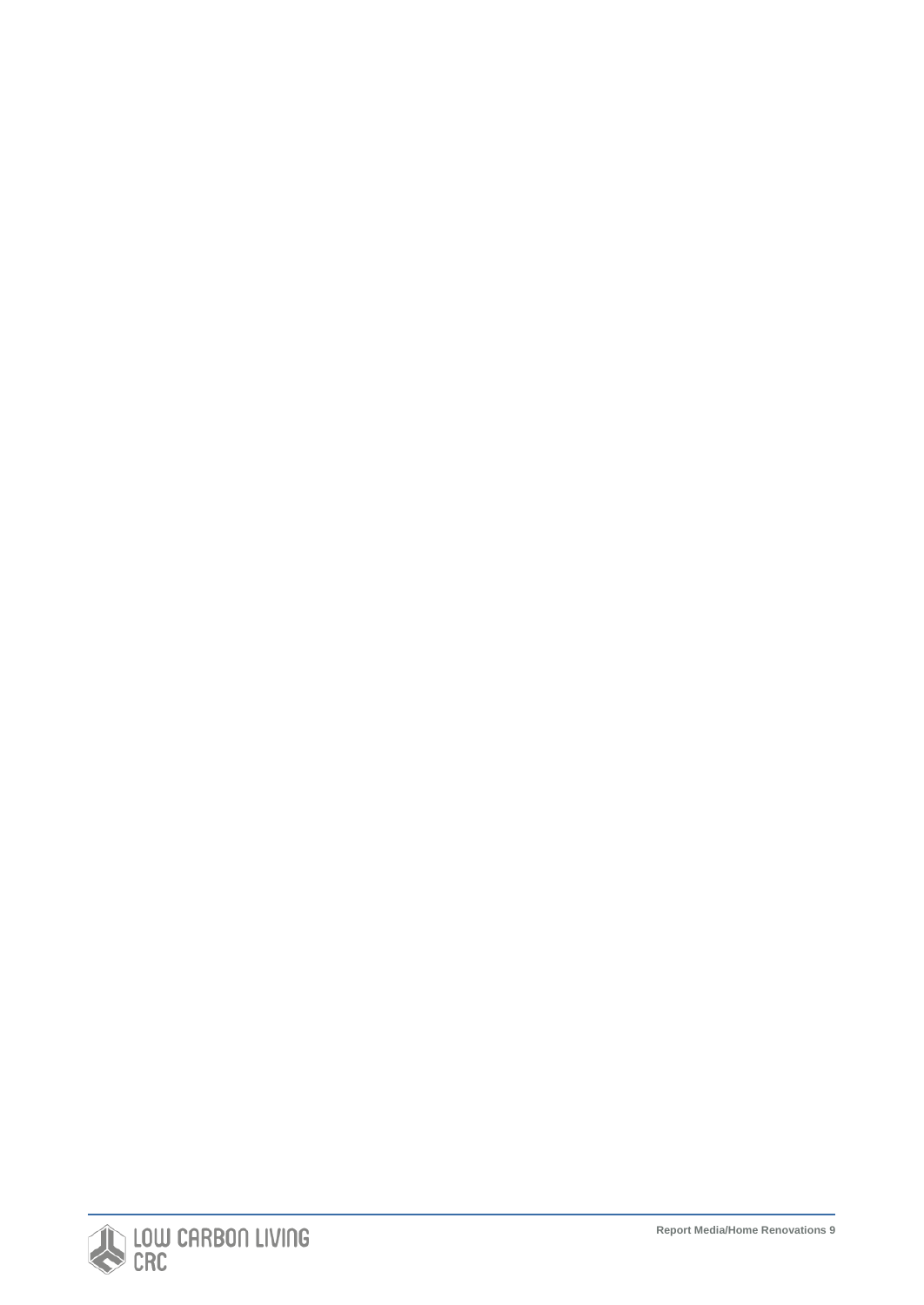# PART 1: MEDIA AND HOME RENOVATION PRACTICES

Formal strategies to encourage large-scale promotion of more energy efficient home renovations have had only partial success in Australia. There has been a focus on the technical (better technologies) and the economic (financial incentives) with a relatively 'top down' view about education on sustainable living which has gained limited traction amongst renovators. This project investigates other approaches to what has been described as the dominant preoccupation with policy instruments, formal education and official information strategies (Karvonen, 2013).

In particular, we argue that the social and cultural domain of media and communications offers a critical *complementary* contribution to promoting more energy efficient renovations in Australia as it connects directly with people's everyday practices and experiences. The now ubiquitous media play an unrivalled role in how people connect, communicate, learn, interact, and fashion their taste, aspirations and lifestyles (e.g. Hartley, 1993; 1999; Lewis, 2008). From viewing DIY (Do It Yourself) videos on You Tube, posting on<br>renovation forums, sharing pictures of home sharing pictures of home<br>watching Grand Designs for transformations or watching inspiration, consumers are increasingly passionate about communication. It is critical, therefore, to understand the role of media in home renovations.

This part briefly outlines:

- An understanding of media as an influencer and communicator of home renovation practices (section 1.1)
- The potential role of media in influencing the home renovation market in Australia (section 1.2)

#### Media as an influence and communicator of home renovation practices

The conceptual framework is based on an understanding of i) home renovation (rather than retrofit); ii) home renovation as social practice; and iii) media as an influencer and communicator of home renovation practices. We discuss each of these below.

#### **Home renovation rather than retrofit**

Several, often overlapping, terms are used to describe work done to improve the performance of existing buildings. They fall into two main categories:

- Building-focused terms eg retrofit, retrocommission and building 'tune up'
- People-focused terms eg refurbishment and renovation (City of Melbourne 2015).

<span id="page-10-0"></span>Of the building-focused terms, retrofit is the most widely used and refers to upgrading an existing building to meet contemporary norms and standards or to prepare for future conditions (Karvonen 2013: 564). The motivations

for retrofit of existing commercial buildings are relatively<br>straightforward in that improving the building  $straightforward$  in that improving performance has a financial payoff. Retrofit makes financial sense in that it reduces operating costs rendering the building a more lettable proposition and in so doing increases the asset value.

In the residential building sector, the motivations for retrofit are much more complex. Resident home owners do not typically think about building performance and ongoing costs in the same way as in the commercial sector. The motivations for retrofit may include many social and cultural factors in addition to financial ones (Shove 2010; Long et al 2015).

Australian governments have predominantly applied a retrofit approach to decreasing energy consumption in the home through policies aimed at improving the building performance. These include development of technology (e.g. photovoltaic cells which convert solar power into electricity); regulation (e.g. application of the NatHERS<sup>[4](#page-8-1)</sup> star rating system); financial incentives (e.g. state government incentives to install solar panels); and improved training/education and advocacy on improving energy efficiency (e.g. state government education strategies).

Research into retrofit of domestic buildings suggests that the slow take-up of strategies to improve energy efficiency is not only a technological or financial issue, but can be explained by cultural and institutional factors. These include householders' interests, professional practices in the construction industry and limited government regulation (Dalton et al 2008: 23). Sustainable design and products need to be normalised within basic notions of 'comfort, lifestyle, homeliness and belonging' (Crabtree and Hess 2009: 208). In other words, people may improve their homes for a wide variety of reasons including comfort, convenience, aesthetics, social signalling ('keeping up with the Jones') as well as reducing running costs and improving the value of their home.

For these reasons, we use the term *renovation,* a takenfor-granted term that is in broad popular use and covers a broad range of activities from maintenance/repairs to internal remodelling to large projects which extend the building outwards or upwards. As a people-focused (rather than building focused) term, it recognises the ways in which home owners voluntarily seek to improve



<sup>4</sup> National House Energy Rating Scheme (NatHERS) with Home Energy was developed by the CSIRO in the 1980s and now rates houses from 0 to 10 stars. It refers to thermal comfort (need for heating and cooling of the building not energy efficiency in terms of hot water systems, appliances and lighting[. http://www.nathers.gov.au/accredited-software/how](http://www.nathers.gov.au/accredited-software/how-nathers-software-works/star-rating-scale)[nathers-software-works/star-rating-scale](http://www.nathers.gov.au/accredited-software/how-nathers-software-works/star-rating-scale) last accessed 29 September 2015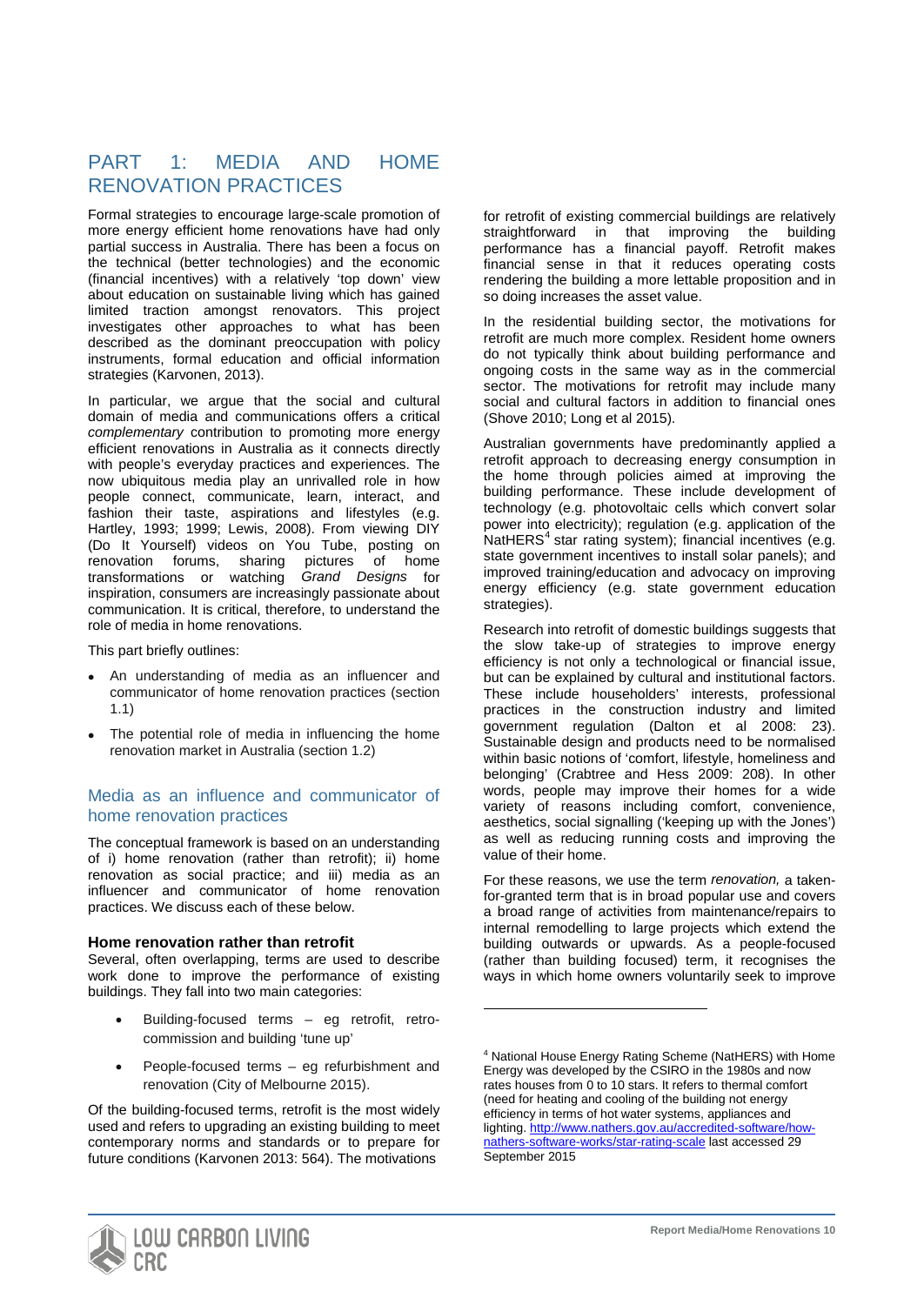their homes, and their experiences of living there, through making changes to the building they live in (or in some cases own but do not live in).

#### **Home renovation as social practice**

Many strategies to improve energy efficiency and reduce carbon emissions through home renovations have proved relatively ineffective because of underlying assumptions about rational individual decision-making and 'behaviour change' in response to external interventions such as energy pricing or information provision. 'Top down' policies, information and education do not connect with the ways in which people live in their houses and change them over time (Karvonen 2013: 568). Whilst models of individual decision-making and behaviour change have yielded some important insights, such as an apparent discrepancy between holding 'green values' and energy consumption (Fielding et al 2010), they are insufficient to understand why people undertake home renovations, what they are trying to achieve, how they go about improving their homes.

There is growing evidence that among several explanations of the domestic carbon footprint, domestic social practices (routine, everyday habits) are highly influential (Newton and Meyer 2013). Rather than seeing consumption as behavioural responses by the individual as a rational decision-maker, this approach emphasises daily and taken for granted activities such as turning the heating on, storing food, cooking and washing, which have implications for energy use. It is an approach that has been used in some recent Australasian studies of home renovations (e.g. Maller and Horne, 2011; Maller, Horne, Dalton, 2011; Perkins et al. 2012).

Whilst renovation is not in itself a routine, everyday activity, it is an attempt to improve the environment for such activities. Renovation is associated with significant moments of household change eg buying a house, having a child, moving house, retiring. These are 'windows of opportunity to reconfigure the dynamic and complex relations between residents and the built environment' (Karnoven 2013: 569).

While there is a growing interest in a deeper understanding of renovations from the perspective of social practice (Maller et al. 2011; Maller et al. 2012; Karvonen 2013), the specific role of media and communications remains outside the purview of these studies. This is a significant gap in that media plays an important role in shaping the ways in which people form their perceptions, communicate values, learn about the world, and build communities. For example, what are the messages conveyed, and taken up, from the vast array of home renovation TV shows, magazines, web sites and social media platforms? There is a rich history of media studies that we draw on to address these questions.

To gain traction for more energy efficient home renovations, this project combines sociological and media studies expertise to investigate what people do, how they do it, and how media feature in their everyday practices – using a 'bottom up' not 'top down' approach.

#### **Media and home renovation**

Media is important as a means of communication and social engagement through stories and story-telling (Hartley 1993; 1999; 2012). Understanding the cultural and social role of media is important since it appears that people relate to 'narratives rather than data' (Gardner in ARUP 2010: 4).

There are many types of narrative-driven media. They include traditional media such as TV and print but also new types of media in a rapidly changing and diversifying media landscape in which there is good deal of convergence of technology, eg smart TV that enables internet searching. The rise of the Internet and low-cost digital media, means that ordinary people can now produce and share stories, advice and opinions beyond the realm of expert knowledge (institutions and professionals) (e.g. Gauntlett 2011; Burgess and Green 2009).

Cultural studies of consumption do recognise the importance of media but there have been surprisingly few attempts to investigate media in respect of home renovations. The analysis is either brief (e.g. Allon 2008: 30-36 on Channel 9 TV series *The Block*; or Allon 2011 on *Grand Designs*), genre-specific (e.g. Lewis 2008 on life-style TV that touches on sustainability; or Rosenberg 2009 on home make-over shows), or focuses on individual case studies (e.g. Rosenberg 2011 on *Our House DIY Club*). There is, however, no systematic and up to date account of home renovators' use of media, and the ways in which media inform renovation projects.

## Opportunities for media use to influence the home renovation market in Australia

There have been a variety of policy responses at federal, state and local government levels to encourage a more sustainable housing sector. These include: regulation, taxation, transfers, grants, pricing policy, capital expenditure, education and advocacy (Burke and Ralston 2015: 5). Governments, industry and not for profit organisations around Australia have an interest in learning about the effectiveness of current policies to encourage home renovations which improve energy efficiency and decrease carbon emissions.

To be effective, these policies have to take into account key features of the home renovation market in Australia. In this section, we briefly review: i) the size and structure of the home renovation market in Australia; ii) findings from market research which raise questions about the influence of media; and iii) a brief outline of our research approach

#### **The size and structure of the home renovation market in Australia**

To give context to the research, it is important to consider the nature of the home renovation market in Australia. There were 7.7 million occupied private dwellings in Australia in 2011; three quarters (76 per cent) of which were single detached houses (ABS 2011). Home renovation is mainly undertaken by home owners, with 88 per cent of owner occupiers in Australia living in

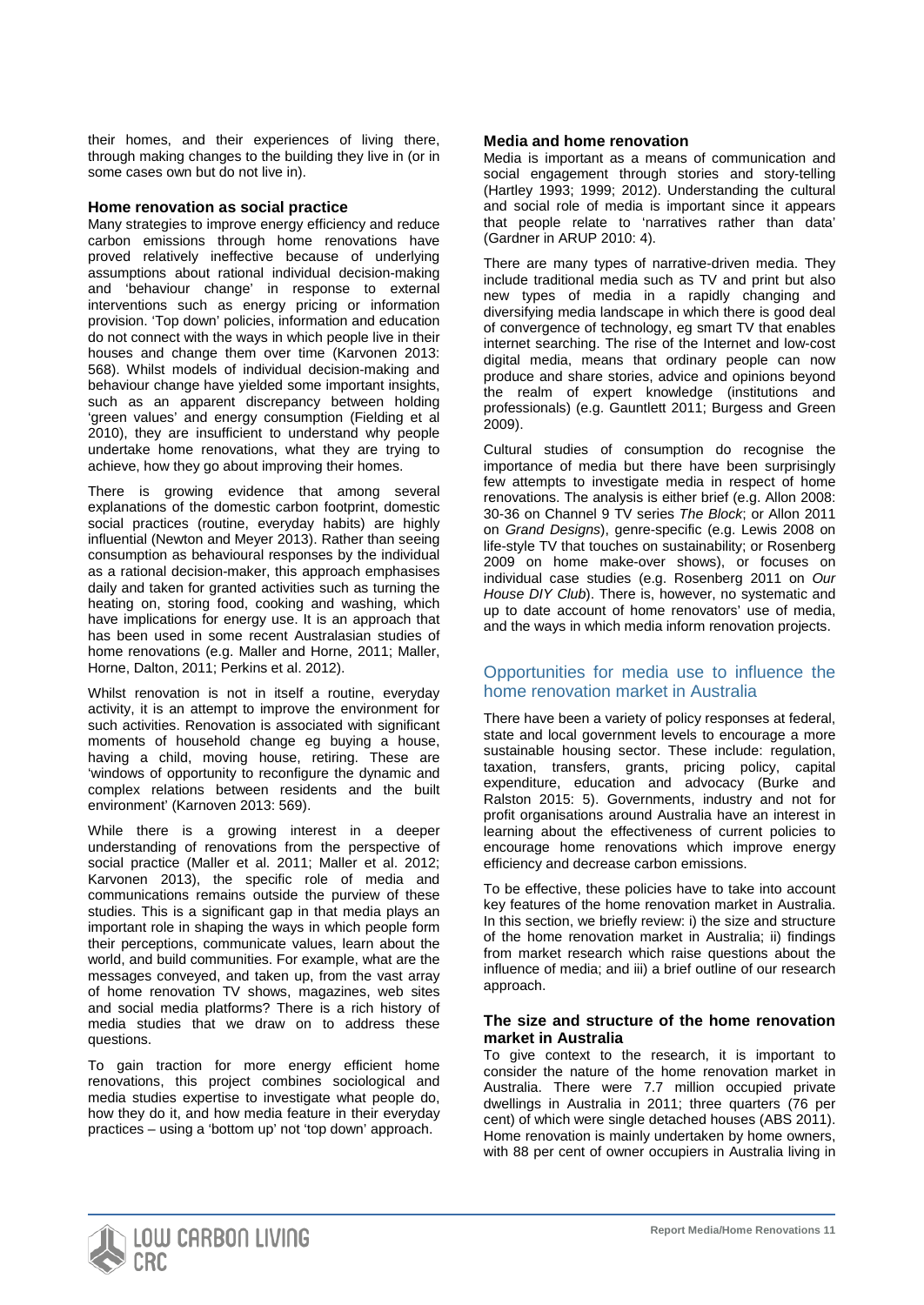single detached dwellings. Most knowledge about home renovation is focused on home owners but the investor share of housing markets has increased to about a quarter of all occupied dwellings in 2011 (Hulse et al 2015). Investors lack awareness of ways to improving energy efficiency and there are financial barriers to them making improvements since they are unlikely to benefit directly via increased rents, unlike the commercial sector (Gabriel and Watson 2012).

Expenditure on home renovations in 2014 was estimated at \$28.16 billion for work of all sizes (HIA 2015). Spending on home renovations has at times been as much as half of all residential construction expenditure (e.g. in 2009-10) but in 2014 was about 37 per cent of all such expenditure due to an increase in new construction and a dip in renovations (HIA 2015).

Most renovation work is on detached houses. The most common work involves repairs/maintenance and improving bathrooms and kitchens (Maller and Horne 2011: 67). It also appears that living/family rooms, guest and master bedrooms and laundry rooms are also frequently renovated (Houzz 2015). Just over half are small renovation jobs of \$70K or less; more than a third of renovators also engage in new building work (HIA 2015). Many Australian renovators also make upgrades to outdoor spaces and structures (Houzz 2015).

There are many, usually small scale, actors involved in home renovation:

- Renovators are a mixed group ranging from those who do DIY work to those who use professionals for design and construction and many hybrids in between (Maller and Horne 2011: 61).
- The renovation industry comprises a large number of small operators, each of which has a small share of the home renovation market. Four in five employ five people or less and there is an important role of subcontract labour. A quarter of the market is lone traders. The trades most commonly used in renovations are electricians and plumbers followed by plasterers, painters and carpenters (HIA 2015).
- A range of intermediaries also play critical roles in renovations including product manufacturer, renovations including product manufacturer, installers, local councils, building suppliers, retailers, etc (see also Karvonen 2013).

In summary, the home renovation market is a very large one but comprises many small players with different levels of knowledge about energy efficiency, and sustainability more broadly, in a domestic setting. This creates a fragmented and complex environment and explains some of the difficulty in communicating messages about improving energy efficiency and reducing carbon in a top-down educative manner. On the other hand, developments in media discussed in section 1.1 enable communication between multiple, small-scale players.

#### **Market research and the potential influence of media**

<span id="page-12-0"></span>Most Australian jurisdictions have commissioned market research to assess the effectiveness of their policies to improve energy efficiency in the home. These produce somewhat similar results.

Research conducted for Sustainability Victoria  $(SV)^5$  $(SV)^5$ , for example, found that most renovators were home owners renovating single detached dwellings with 3 or 4 bedrooms. Half were couples with children and a further quarter couples without children. There was a spread of age groups with two thirds between 35 and 60 years. Most renovated within the existing shell but touched external elements such as doors and windows; ground floor extensions are common but upper storey extensions considerably less so. About six in ten plan to live in their renovated house indefinitely; with a further quarter planning to live in the renovated home for a defined period and then sell.

Important findings which are directly relevant for this research were that:

- In terms of values, most renovators considered at least 'fairly important' 'sustainability' (81%) and energy efficiency (89%).
- Renovators believe their 'own ideas and choices' and 'internet searches' are the most important sources of advice on renovating and on energy efficiency, followed by builders/trades and discussions with family and friends.
- There was a gap, however, between energy efficiency considerations considered as part of renovations and the measures that renovators decided to implement. For the most part, renovators included those measures which were least costly and simpler to install such as more energy efficient lighting, water saving showerheads, gas cooking appliances and draught proofing. They considered but did not include insulation (ceiling, wall and floor) or double glazing to the same extent.
- Renovators were not convinced that the cost of installing some energy efficiency measures was justified by either saving money on future energy bills and/or a long term return on their investment, suggesting that financial reasons are important but a other reasons included doubts about the technology and aesthetic concerns.

Whilst this (and other similar research) highlights the important role of the Internet and social networks, there is little detail on the ways in which renovators use the Internet and other digital media and how these media help renovators develop their 'own ideas and choices'.

#### **Research approach**

1

The aim of the first stage of the research (and the subject of this first Report) was to map and analyse in detail multiple socio-cultural and material factors that bear on renovation practices. The research focused on ways in which home renovators develop inspiration and



 $5$  The original market research data was kindly made available to the Swinburne research team by Sustainability Victoria.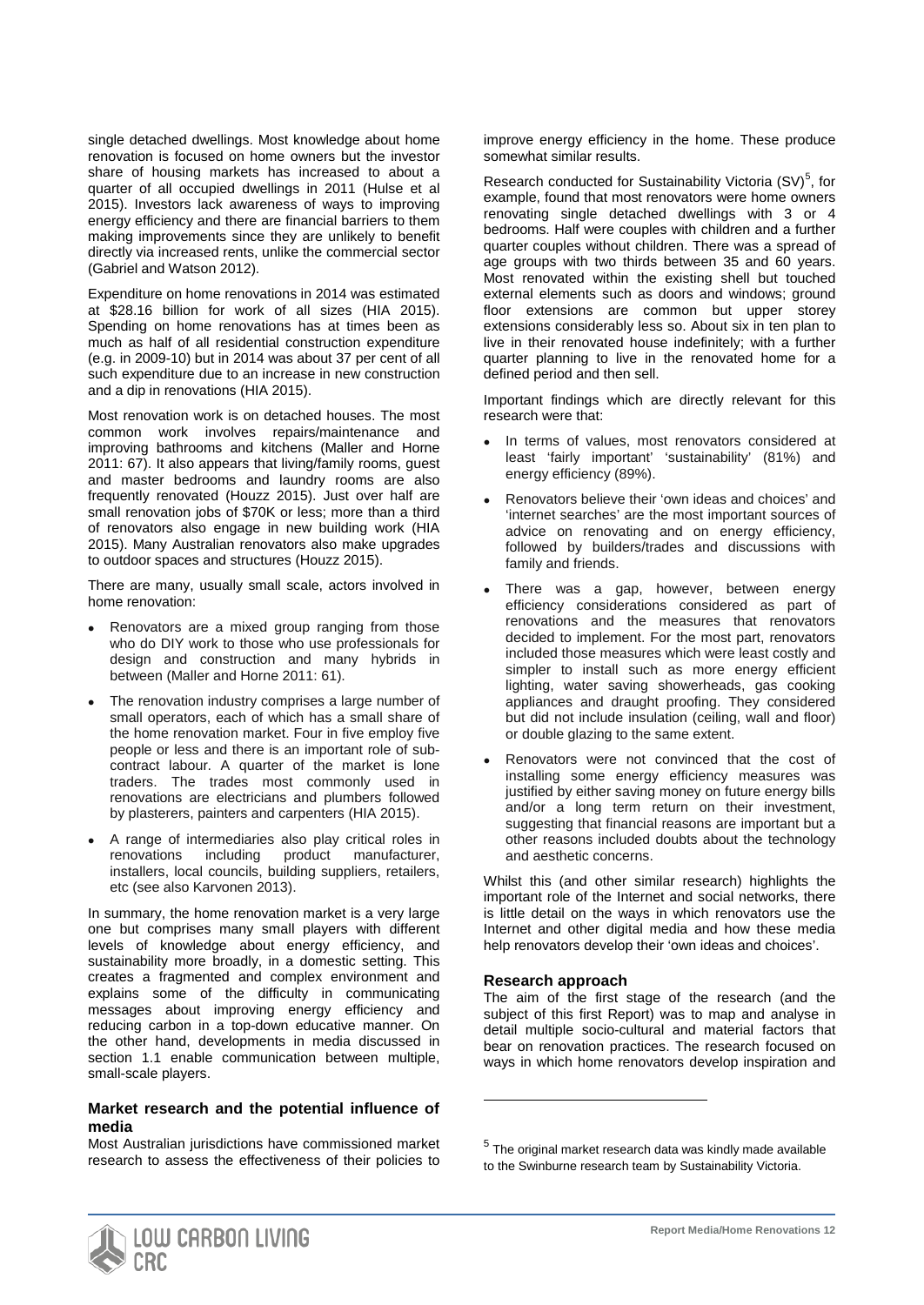ideas for their renovations, develop plans for their renovations and move to carry out renovation activities.

Special attention was placed on meanings of 'home' and informal dynamics to determine the little understood role of media, social communication and networks in the renovation process. Prior research has identified these as critical factors to be further examined and analysed in detail (e.g. Maller and Horne 2011; Willand et al. 2012).

Specific research methods (detailed in Appendix A) included:

- On-line survey of home renovators for this project (156 responses)
- Focus groups of renovators (5) and building practitioners (2) for this project
- Elements of ethnographic research, observing sessions organised by Alternative Technology Association with renovators and sustainability experts[6.](#page-12-0)
- Customised re-analysis of SV market research data (telephone survey of 1,026 people and 8 focus groups)
- Review of market research data from a variety of sources, including housing industry, government departments, and web site on-line surveys.

This is exploratory, qualitative research since, as discussed earlier; there is very little research into the role of media into home renovation practices. The contribution of the research is in opening up new ways of thinking about different approaches to help mainstream sustainable home renovations through the focus on media and communication.

In the analysis that follows, we compared new data generated for this project with the SV data and other survey data available to us. However, for ethical reasons, we only cite verbatim responses from the new material generated for this project.

<span id="page-13-0"></span><sup>6</sup> [http://sdse.ata.org.au/.](http://sdse.ata.org.au/)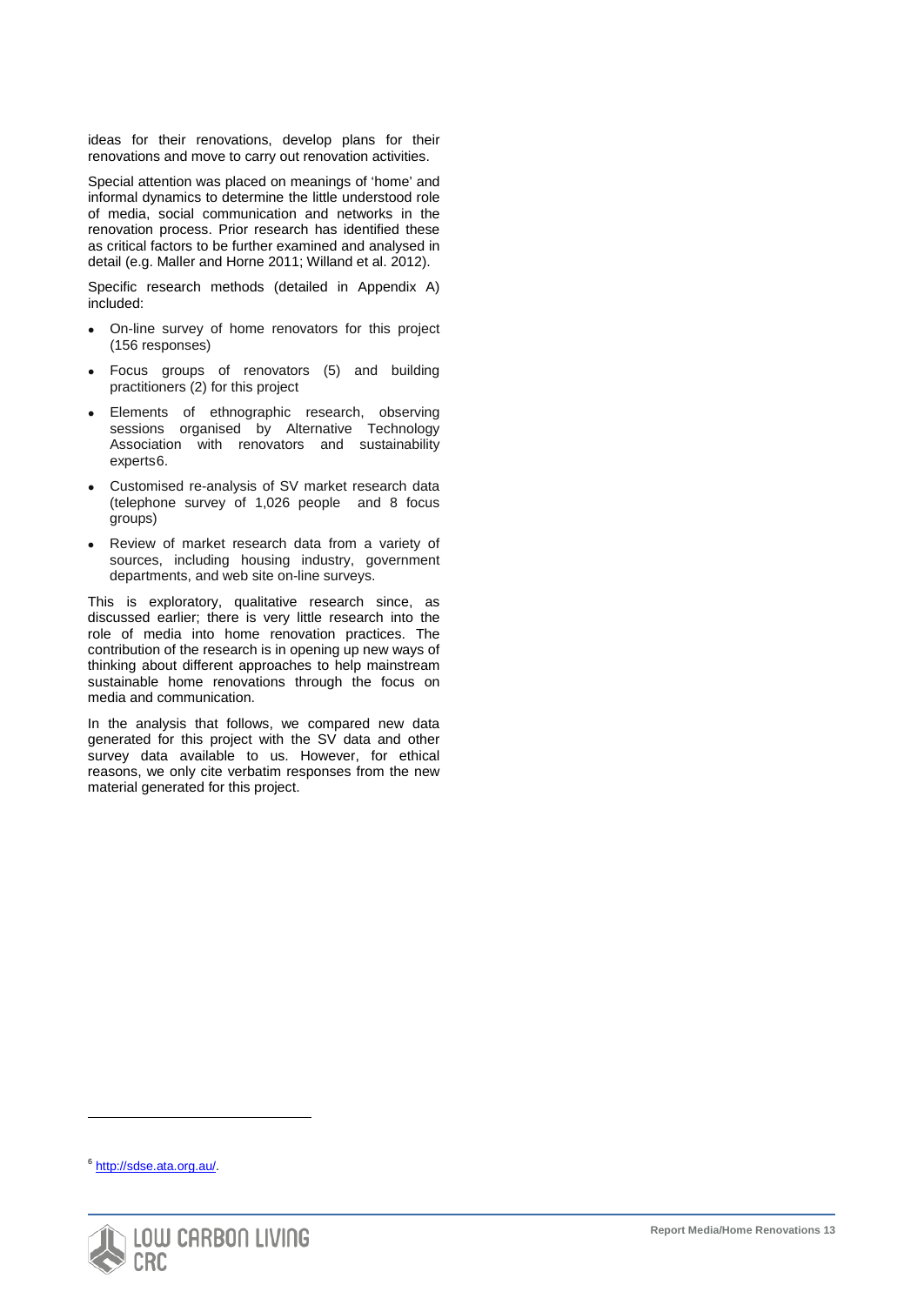# PART 2: RESEARCH FINDINGS

Six main themes emerged from our investigation of media and home renovation practices which are discussed in this Part of the Report:

- A mixture of pragmatic and emotional factors
- Renovation as an ongoing activity and a project
- Visual communication in getting ideas about renovation
- The importance of media in storytelling
- Searching for trusted professionals/practitioners and information and advice on sustainable design, features and products
- Documenting renovations and sharing ideas.

# A mixture of pragmatic and emotional factors

Much of the research on home renovation is based on a model of rational decision-making which identifies why households decide to renovate. In this vein, when asked to nominate the single most important factor, the most frequent response by on-line survey respondents was not surprisingly 'to modernise or update'. As shown in Figure 1, very few respondents nominated either upgrading energy and water efficiency or minimising ongoing costs as the most important reason for their decision to renovate.

The focus group discussions, however, indicated that motivations for renovation were more complex than this, as we discuss next.



Figure 1: The single most important reason for renovating

Source: online survey of home renovators; n=151

#### **Pragmatic factors: modernisation and resale value**

Renovation typically addressed problems with the physical fabric of the building and its performance. Many renovators talked about a desire to modernise an older style property that was often seen as too dark and too cold. This was the main way in which renovators talked about the on-going costs of living in a house, both reducing maintenance costs and improving energy efficiency. It is notable that the focus groups were conducted in Melbourne in the coldest winter in 26 years and keeping warm was foremost on many people's minds.

*We were part of the inside out movement, where you want the back of the house open because it's a 50s house, and it was very dark and we just wanted it to be opened up so that we could actually see the backyard because we're on a quarter acre in the northern suburbs, and it's beautiful, and it's nice to be* 

*able to see out. We had to get our roof redone because we had concrete tiles and they were leaking quite badly. (renovator focus group 5)*

Most renovators had at least an eye on how expenditure on renovation would increase the resale value of their home. For some, this was a very important reason for renovating.

*There's also economic motivations as well, I think everybody would be kidding themselves if you want to add value to the property that you're living in or working on, whether you intend to live there in the short term, long term, sell it, rent it, whatever, there's always an economic factor if you want to improve it. (renovator focus group 4)*

Improving energy efficiency was not, on the whole, seen as a 'sure-fire' way of improving resale value. In particular, where properties were considered as an investment, there was little incentive to pay extra for

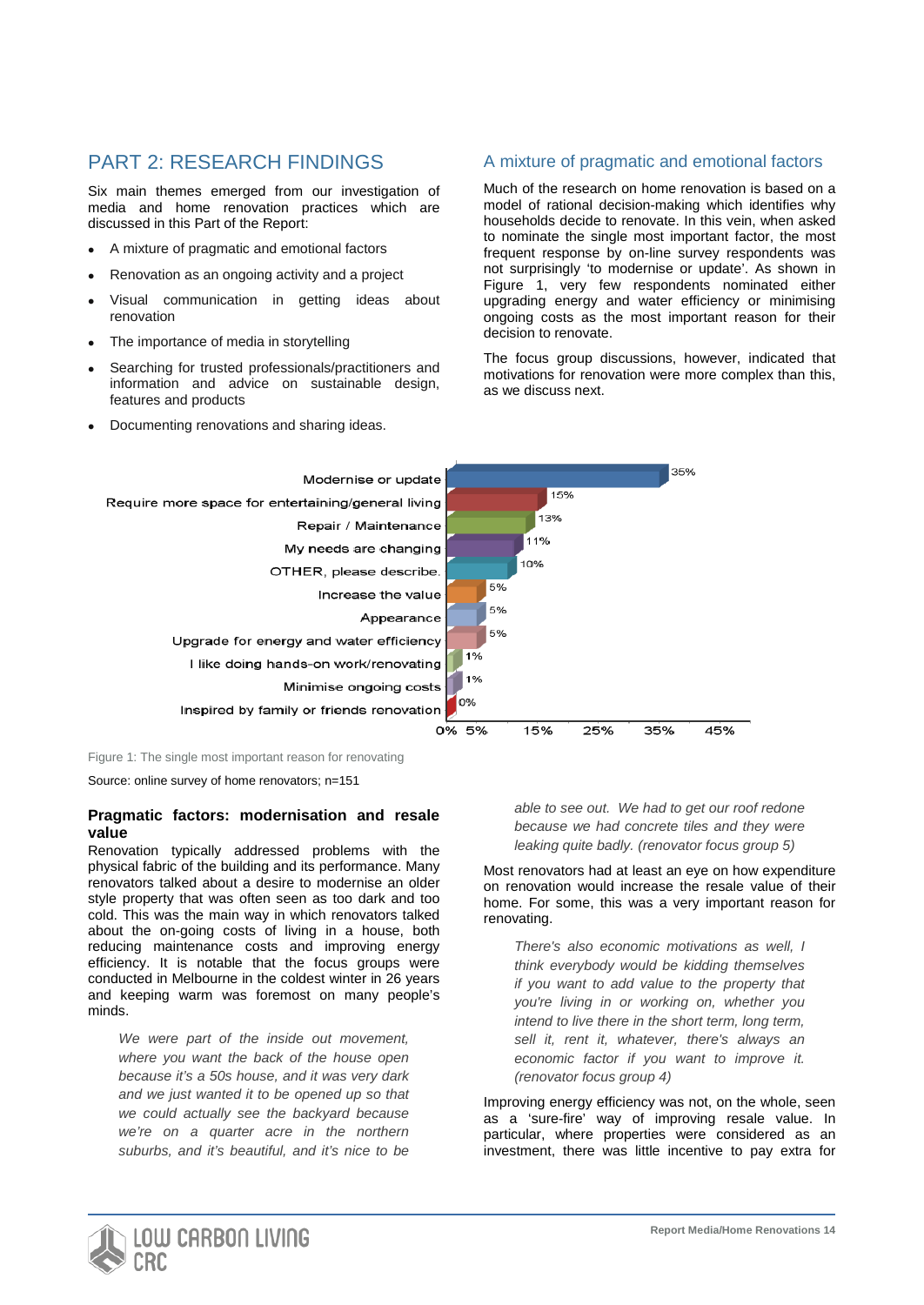items that improved energy efficiency for a future tenant but did not add to either rents or resale value for the property owner.

*And it's more important for us then [renovating to live in the property] that we look at the actual quality of the materials and things and how sustainable they are and what the energy use is. Whereas when it's for an investment, that is the thing that you let slip. So if it costs an extra \$1000 on the appliance to go from a three to a four star, you're not putting in a four star (renovator focus group 4)*

#### **Emotional factors: family and lifestyle**

Renovators are also concerned about the type of home that would fit their household/family circumstances and their desired lifestyle. Creating a more desirable home often, but not exclusively, centres on creating a more desirable home for family. It can be precipitated by family change, for example when a child is born and with the arrival of subsequent children. People who have 'outgrown' their current homes can move somewhere else which is bigger and more suitable or renovate their current house. The focus group participants in this research had chosen the latter, often because they really liked living in the house and felt connected to their neighbourhood. This was encapsulated in terms such as having a 'forever house'.

*So, space is starting to become a bit of an issue. As I said, I really love the area. We've been there for ten years. We don't want to move anywhere else so the idea of renovating has been on the cards for a long time but we've never really been game enough to take that first step and so it's finally bubbled to the* 

*point where queues for the bathroom and everything like that are just—(renovator focus group 1).*

The desire to create a space where people socialise with family and friends is also a powerful motivator for home renovations. Creating a good social impression is also a contributing factor for some renovators who want to create a space to accommodate their lifestyle, or one they aspire to.

*It was social reasons for us to get the outdoor area done, because we have big bunches of friends, particularly my son's primary school friends' families, so they bring over these whole bunch of kids. And if we can have an outdoor area all done, we can all sit out there nicely and drink our wine and the kids can play outside. They don't have to be inside trashing my house. And also for the family, it's nice to be able to sit out there, especially in summer, to have breakfast outside and get away from the telly. (renovator focus group 5)*

#### **A 'comfortable home'**

So far, we have discussed 'push factor's'; the main pragmatic and emotional reasons why people are dissatisfied with their current home and want to change it. Looked at from a different perspective, what are the 'pull factors'; what do they want to achieve through their renovation?

Respondents to the on-line survey identified liveability/comfort as the most frequently mentioned factor, followed by appearance and the overall price of the renovation, as illustrated in Figure 2.



10% 20% 30% 40% 50% 60% 70% 80% 90%

Figure 2: The three most important factors in planning a renovation

Source: online survey of home renovators; n=151

During the focus group discussions, renovators talked about wanting to have a comfortable home; *comfort* embodied not just physical characteristics (ambient temperature, lack of draughts) but an emotional sense of 'being at home'. Renovators did not talk about liveability

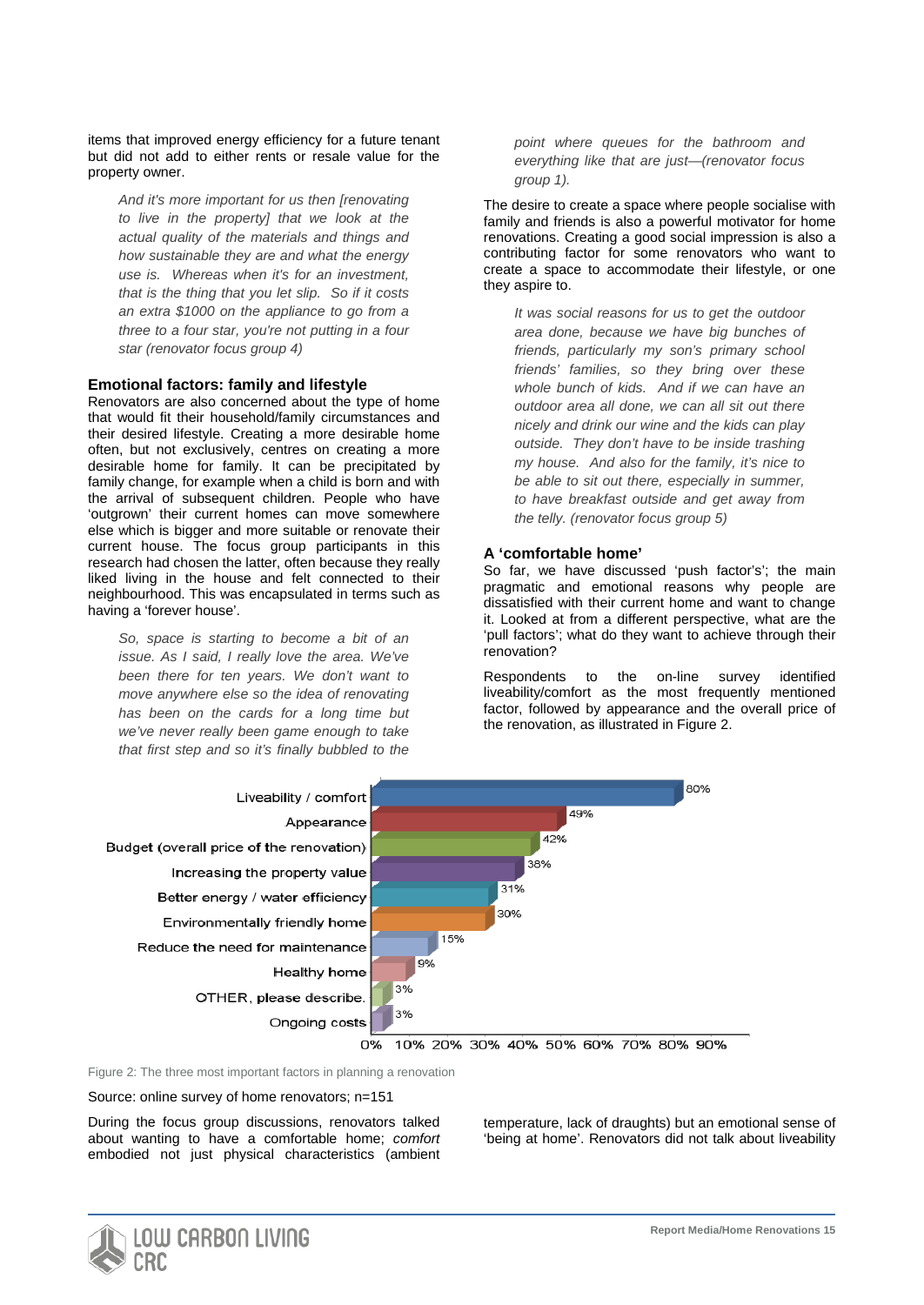(an academic/bureaucratic term) or appearance or water/energy efficiency.

*Well when she gets home she's at peace, it's as simple as that. It's totally inherent in her and me feeling comfortable in that space and if we're not we'll sell it and move on (renovator focus group 4)*

Some renovators made an explicit connection between a comfortable home and one that was more energy efficient and cheaper to run. The idea that more sustainable home renovations can produce a more comfortable home has been used in some state government strategies, for example, SV's campaign is around 'improve comfort, save money and avoid renovation regret<sup>[7](#page-13-0)</sup>. This and other campaigns focus on thermal comfort which, as seen above, is important for renovators.

#### **Recap**

It is clear from the detailed qualitative research that home renovators' motivations are complex and overlapping, involving the interplay of pragmatic factors such as time and money and emotional factors which revolve around family and home. Whilst there are extremes (buying a home to renovate purely to make a profit and the renovators of a 'forever home', most renovators have to deal with the interplay between these two sets of factors. For example, renovators wanting to sell (at a profit) often live in the property in the shortmedium term and even those who have found the home they want to live in for the foreseeable future must consider their budget and often the possible effect on resale value. There is scope to use the idea of *comfort* more broadly to encompass both pragmatic and emotional drivers of renovations.

## Renovation as an ongoing activity or a project

There is a wide spectrum of renovation activities ranging from DIY renovations carried out over time to large, timelimited projects involving ground floor and upper storey additions. Many renovations being carried out by respondents to the on-line survey involve internal changes i.e. within the existing footprint of the building. These can be relatively minor, using the existing layout, or more major works involving changing the internal layout, for example, knocking down walls or moving the location of rooms such as bathrooms. Other renovations added more space either through ground floor extensions or, less commonly, upper storey extensions.

Three quarters of the on-line survey respondents were renovating detached houses (74%) or semi-detached,

<span id="page-16-1"></span><span id="page-16-0"></span> $7$  Sustainability Victoria (2014) Your guide to a Smarter Renovation[, http://www.sustainability.vic.gov.au/smarter](http://www.sustainability.vic.gov.au/smarter-renovations)[renovations](http://www.sustainability.vic.gov.au/smarter-renovations) last accessed 6 October 2015

row, townhouses or villa units (15%). This is broadly in line with other research<sup>[8](#page-16-0)</sup>.

Whilst a third of respondents to the on-line survey described themselves as DIY renovators, there was extensive use of trades (e.g. electrician, plumber, carpenter) and almost half of renovations required construction professionals (e.g. builder, project manager), as shown in Figure 3. About four in ten used professionals for design.

The focus groups provided richer insight into two main patterns of renovating.

-



 $8$  In the SV market research, 89% of dwellings renovated were detached houses and 9% townhouses, terraces or units. There were no apartment renovations. The greater percentage of detached houses in the SV research can in part be explained by targeting non-metropolitan regions in which the percentage of detached houses is higher.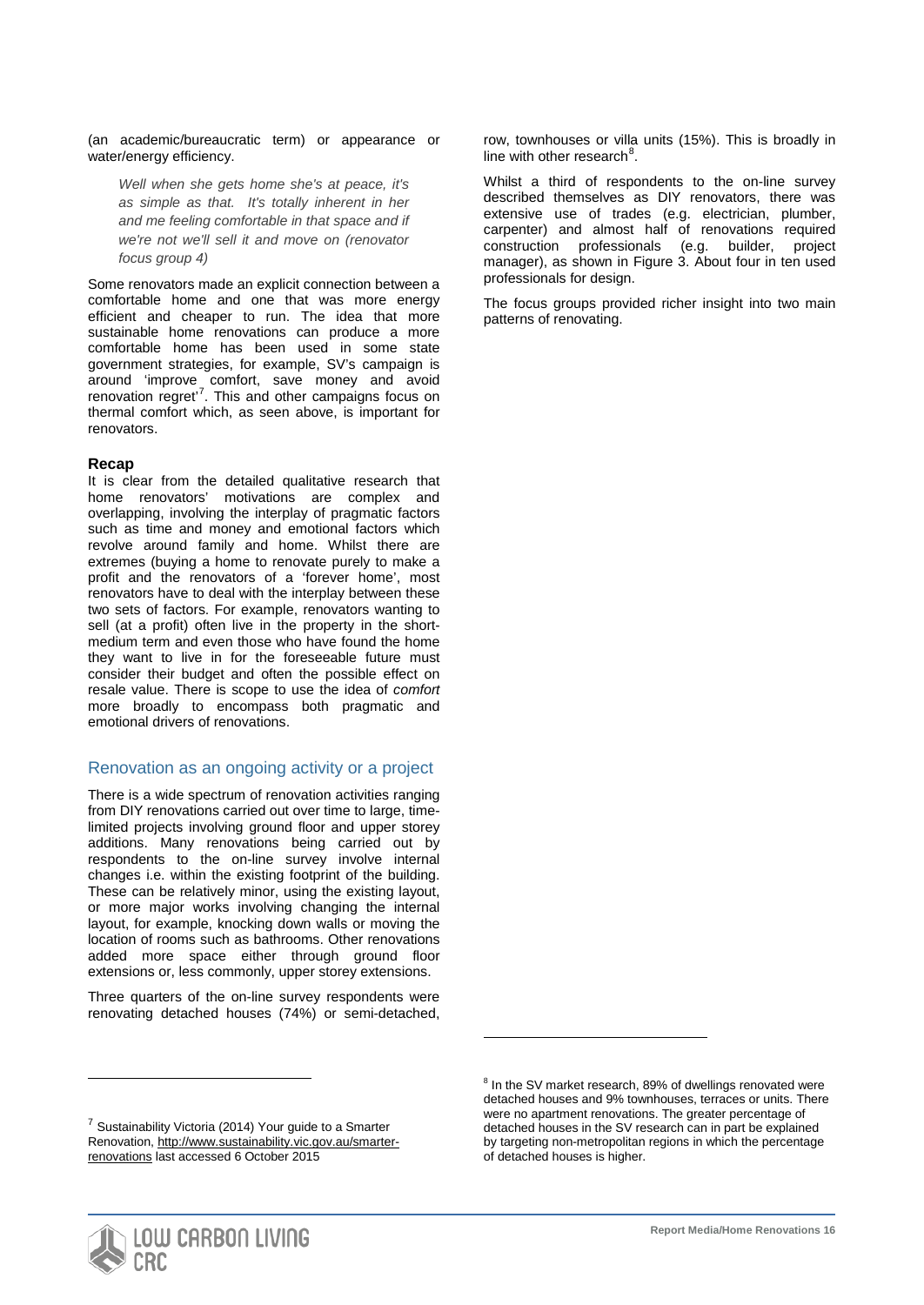

Figure 3: Means of carryout out a renovation

Source: online survey of home renovators; n=156

#### **Renovation as an ongoing process**

One pattern is progressive renovation over time. This typically involves the kitchen and bathroom as well as some other work. Renovation is done in smaller stages as time and resources allow rather than a big renovation project. Often this involves a combination of DIY and use of trades such as electricians, plumbers and carpenters.

*I have finished a stage of the renovation I was doing, I knocked out a wall and put in some flooring, took out the old flooring. Had some asbestos cement sheeting removed and the bathroom re-tiled. If I keep the house I will be redoing the bathroom at some point (renovator focus group 4)*

Whilst a lot of progressive renovation is about repair and modernisation, some focus group participants attempted to improve energy efficiency in the process, for example, through improving the insulating qualities of flooring and searching for more sustainable materials.

In the process of progressive renovation, problems with the existing building were discovered which involved unanticipated expenditure on items such as re-stumping, rewiring and adequate drainage.

*So the stage that we're at now is the inside is done, the stuff that we planned, but now we're trying to fix the outside because along the process or along the way, we realised all the other issues that went along with it; problems with stormwater, and we had to re-stump as well. (renovator focus group 2)*

#### **Renovation as a project**

Other renovations are undertaken as a defined project (or sometimes more than one project after a gap of some years), usually involving design and building professionals. Often this type of renovation has been under consideration for some time and there had been a

lot of research and planning. Typically a renovation project involved some demolition and extension to the building footprint. Building practitioners indicated that people are doing kitchens, bathrooms and extensions, with a focus on projects in areas up to 10-15kms from the city (practitioners' focus group 1)

*The plan is to keep the first three rooms of the house, which will be the three bedrooms and then the back half of the house will be demolished and the renovation will happen to the back half of the house, which will be the bathroom, kitchen and lounge area and then upstairs will be a bedroom and a small bathroom. (renovator focus group 1)*

There was opportunity in 'doing a renovation' to consider improving energy efficiency, which was taken up by some of the renovators.

*We firstly renovated the back of our house, mainly just the kitchen and the bathroom, we just knocked the back out. We didn't make it any larger than the actual footprint. We have added a deck and a pergola, and we've also had the solar panels, and we've had our front yard done as well. (renovator focus group 5)*

Occasionally, renovators had specifically focused on a sustainable renovation project. For example, one renovator interviewed for the project had included solar tubes for better natural lighting, replacement of all light fittings to LED, new kitchen (including new appliances), installation of solar panels and external changes (removing trees) to improve natural lighting and heat gain in the house.

#### **Recap**

It is clear from the research that renovators want to be in control of their renovation, it's their ideas and their

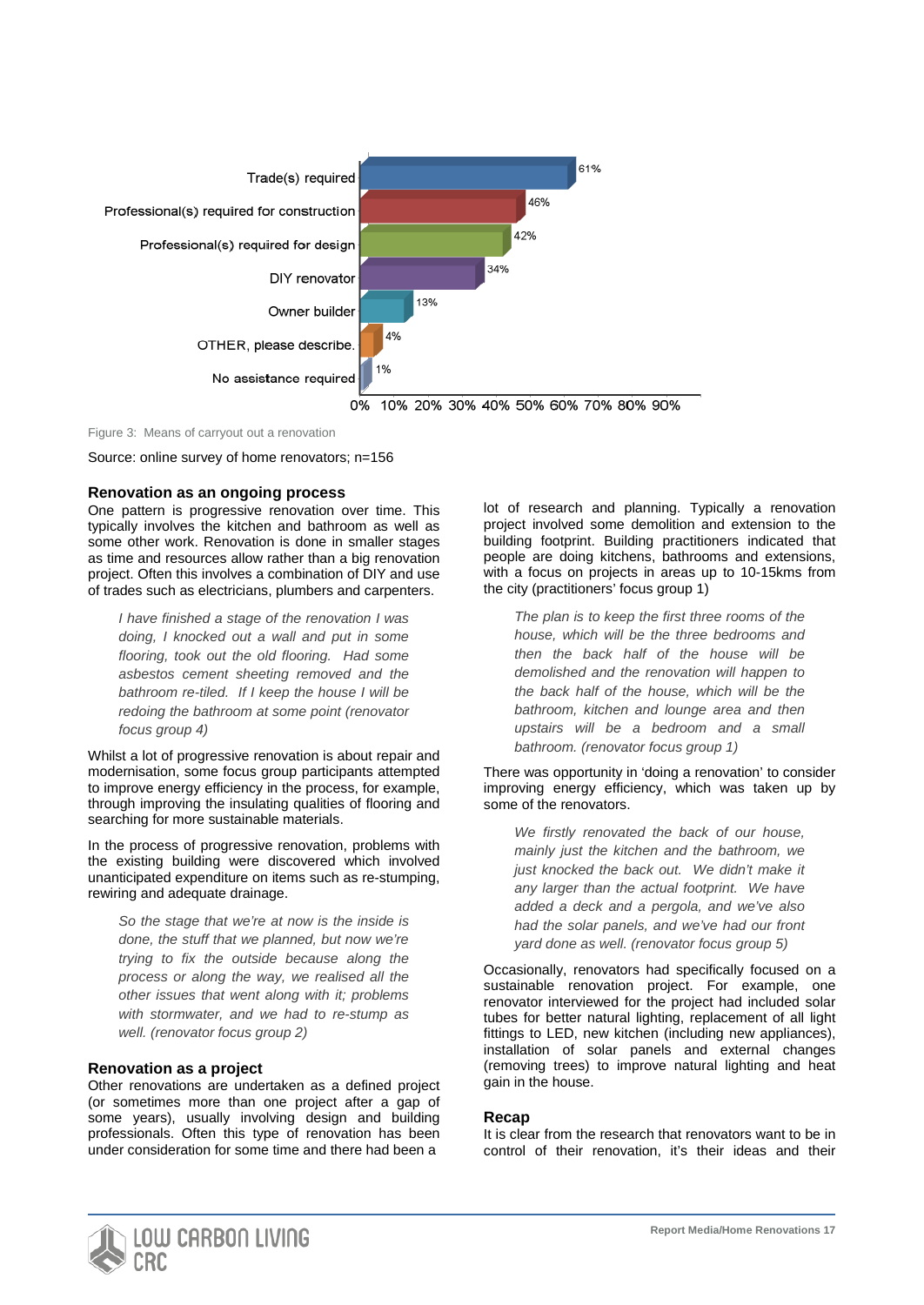money. Whilst the renovation market is often categorised in terms of dollar value of work, as discussed earlier in this report, the research found that there were two different renovating patterns: a process of ongoing renovation and a renovation project. In the former, typically an amateur DIY renovator researches and learns how to carry out improvements as they go along, and bringing in trades to assist as needed or as required by law (e.g. electricians). In the latter, renovation is a project, carefully planned (often using some professional design input) and managed by a builder or project manager. There is a clear start and end point to the building work, although the project may have been in planning for quite some time. The difference is not necessarily only a matter of available funds and time, but the extent to which the renovator wishes to be involved in the renovation to develop their own skills and gain sense of personal achievement.

## Visual communication: the role of the internet and social media

As a part of the control, discussed above, renovators feel that their own ideas and choices are the most important driver. How then are these ideas developed? Respondents to the on-line survey when asked to nominate the single most important source of ideas early in the renovation planning stage nominated mainstream media, intermediaries (e.g. design professionals,<br>builders and tradespeople. salespeople and and tradespeople, salespeople and manufacturers); and on-line and social media, as shown in Figure 4.

In this section and the next (2.4), we examine media in more detail, whilst section 2.5 examines how renovators access intermediaries via networks and recommendations.

#### **Types of media used by home renovators**

When asked *which* types of media they used most for renovation ideas and inspiration, almost two thirds of respondents to the on-line survey nominated the internet, with one in five nominating print media, as shown in Figure 5. This emphasis on the internet corresponds with other research.



Figure 4: The most important source of ideas early in renovation planning



Figure 5: The most used media source of inspiration and ideas for renovation

Source: online survey of home renovators; n=146

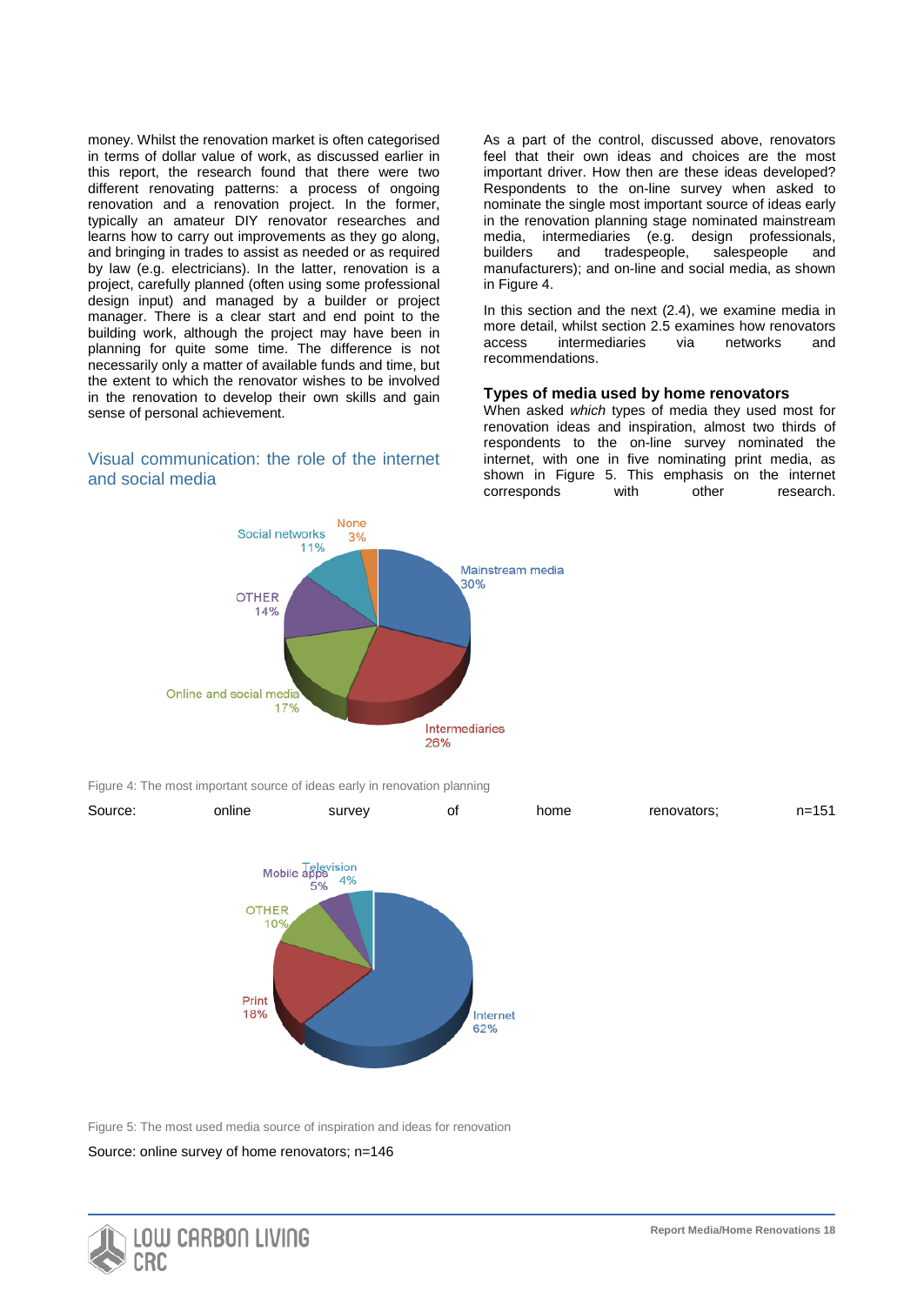It was apparent in discussion in the focus groups that visual media was very important in getting inspiration and ideas, rather than text-based types of communication. Renovators wanted to *see* how houses could be renovated and what this looked like in some detail. The main sources of visual media raised in the on-line survey and discussed in the focus groups were:

- Web sites/mobile applications with a focus on accessing, uploading, storing and sharing pictures of renovations primarily via mobile devices (laptop, tablets and smart phones);
- Print media with pictures (such as magazines and retailer catalogues) increasingly viewed online or accessed via social media on tablets and smartphones; and
- TV shows of different types viewed on digital TVs and associated online and social media platforms viewed through personal computers and mobile devices (discussed in section 2.4)

#### **Online platforms and apps for sharing visual content**

Renovators turned to a variety of online sources for inspiration and ideas. There was an emphasis on the visual, either accessing pictures and/or sharing pictures. Three sites particular were discussed in the focus groups in this context: Houzz, Pinterest and Instagram.

Houzz (launched in 2009 in California) is an on-line site with mobile apps (applications). It is aimed specifically at people interested in and/or undertaking interior and landscape design and home improvement. Initially operating in the US, it has had an office and a manager in Australia since January 2014.<sup>[9](#page-16-1)</sup> Houzz is ranked in the top 200 of US websites, attracting 25 million visitors each month.<sup>[10](#page-19-0)</sup> A central resource for inspiration, the most popular search terms people use to find the site are 'kitchen design' and 'bathroom ideas'.<sup>[11](#page-19-1)</sup> Houzz operates on a registration basis and gives those registered free access to photos (for example of kitchens and bathroom) as well as contact details of practitioners and products. A key feature is that the photos are organised by rooms, then users can click on pictures to access information on practitioner and products. The site (and apps) do not specifically mention sustainability. It is one of the first five sites that come up if a renovator searches for 'home renovation Australia' or similar. Registered users then get regular e-mails with updates.

*With that Houzz as well, if you click on 'kitchen' and then you can ask if you want wood benchtops. So, you just pick out what* 

-

10

*you want and then it will pull together obviously things that are featured on their site, so if it's a kitchen it might have all stainless steel benchtops. A kitchen that has LED lighting and things like that, so it can pull together a lot of different things to get some ideas that way as well. (renovator focus group 1)*

Pinterest (launched 2010 also in California) is more specifically a photo-sharing site. Ranked in the top 15 worldwide websites, it receives over 54 million visitors per month.<sup>[12](#page-19-2)</sup>Pinterest is aimed at people who want to view, sort and share visual media such as photos, videos and artwork.. Users can 'pin' items to their personal board to create a customised collection of visual images. Pinterest users world-wide are predominantly female.<sup>[13](#page-19-3)</sup>. Like Houzz, it operates on a registration basis and is free to use and includes provision for buying products. It is being used by some renovators in Australia as a source of inspiration and ideas.

*But yeah, like I spent a lot of time on Pinterest and on Houzz as well, to get inspiration. (renovator focus group 2)*

*Like Pinterest and stuff and going through and having a look at people's pictures of bathrooms for instance.(focus group 3 Thornbury)*

Pinterest can be seen as part of online sharing practices but this approach did not appeal to all renovators in the focus groups.

*No oh no I don't want to share my ideas with anyone, oh gosh [referring to Pinterest] (renovator focus group 4)*

Finally, some renovators used Instagram to get inspiration and ideas. Like Houzz and Pinterest, Instagram was developed in California (launched in 2010) and is a means of sharing photos and other visual material. It is an app that can be downloaded for free on mobile devices, particularly most types of smart phones. Instagram was bought by Facebook in 2012 and is currently ranked in the top 25 most popular websites worldwide.<sup>[14](#page-19-0)</sup> Two thirds of Instagram users worldwide are said to be female<sup>[15](#page-19-4)</sup>

*Instagram is more inspirational, a quick photo, and this is what I'm doing. So I follow a number of designers on that, but also just* 



<span id="page-19-5"></span><span id="page-19-2"></span><sup>9</sup> http://www.forbes.com/sites/jlim/2014/08/26/houzz-launchesa-localized-version-to-renovate-australias-home-design-market/

<span id="page-19-3"></span><span id="page-19-0"></span>http://www.forbes.com/sites/georgeanders/2014/10/15/houzzsfounders-have-become-techs-newest-power-couple/

<span id="page-19-4"></span><span id="page-19-1"></span><sup>11</sup> http://www.alexa.com/siteinfo/houzz.com

<sup>12</sup> https://www.quantcast.com/pinterest.com

<sup>13</sup> http://sproutsocial.com/insights/pinterest-statistics/

<sup>14</sup> http://www.alexa.com/siteinfo/instagram.com

<sup>15</sup> http://www.marketingcharts.com/wp/online/the-demographicsof-instagram-and-snapchat-users-37745/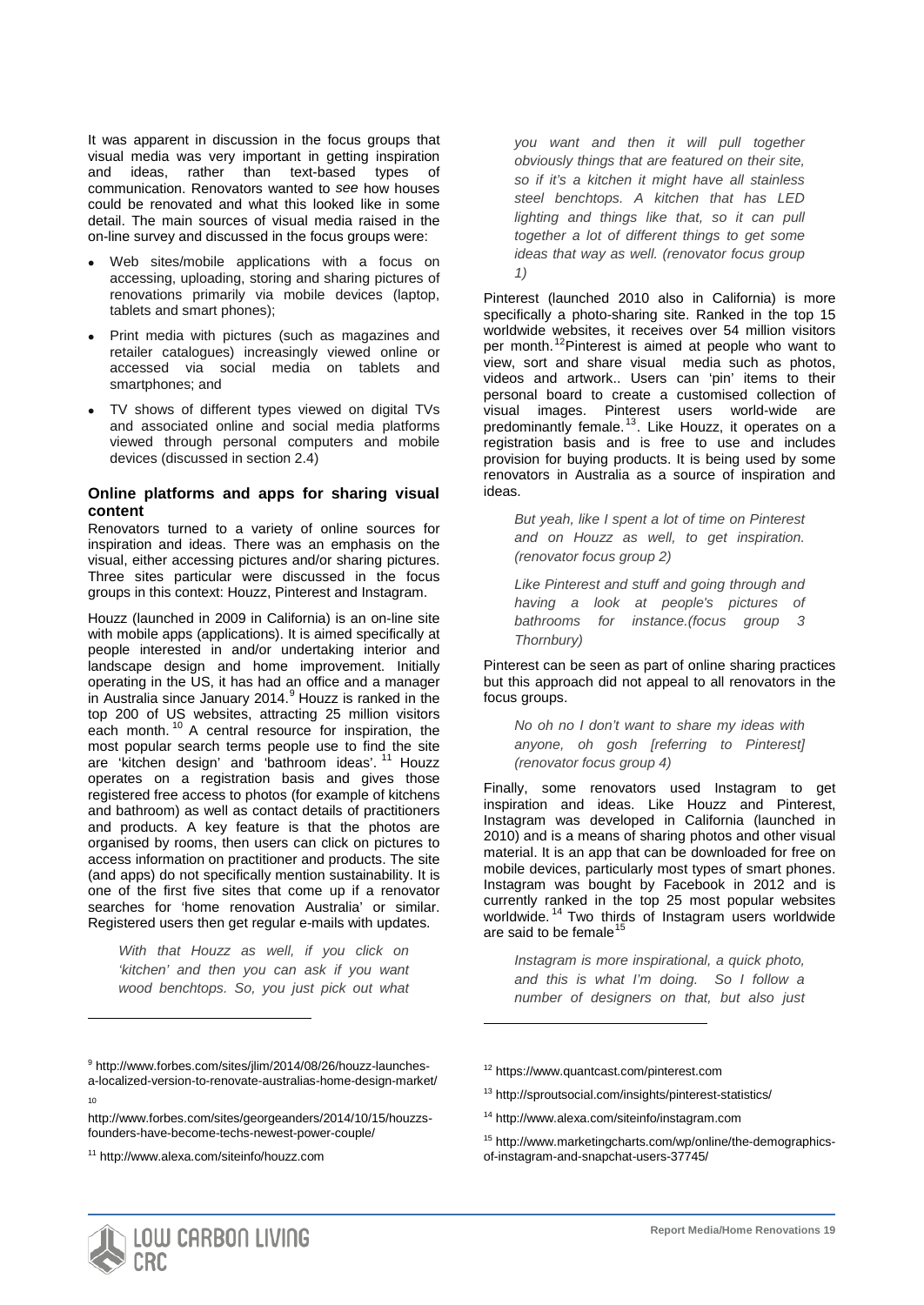*people that I know that have undertaken this work, so Instagram is very current. (renovator focus group 5)*

#### **Print media and associated online platforms: visual is key**

Print media was also important for ideas and inspiration insofar as it provided pictures showing what could be achieved through renovation and in highlighting particular 'looks', features and finishes. Examples given included: House and Garden, Vogue Living, Inside Out and The Block magazine. Examples of magazines mentioned by renovators which promoted sustainable options were Sanctuary, Green, and Habitus. Renovators did not necessarily buy hard copies, being given/loaned magazines by friends or reading them in waiting rooms and other places. There were elements of collecting and sharing about the use of print media.

*I flicked through a lot of magazines for ideas and stuff, like magazines, internet and all that kind of thing…. (renovator focus group 2 Yarra)*

Renovators also used retailers' catalogues for ideas, if they were well presented and highly visual. Underscoring how media is understood widely and how it is often put to surprising uses, the finding about Ikea is instructional. Here IKEA catalogues were particularly mentioned as presenting pictures of products themed stylishly by rooms. This was of particular benefit to those renovating kitchens (which along with bathrooms) was frequently the focus of renovation.

*[the IKEA catalogue] was inspiring, because we could get pretty much all we wanted in the same place, and we have it all delivered and we put it in ourselves. (renovator focus group 5)*

*That's where, I think, Sanctuary and Green magazine are good because they provide case studies of people's experience that generally is really relevant. Habitus is great for that as well. (renovator focus group 5)*

Whilst hard copy magazines and retailers' catalogues provided some inspiration at the early stages, there was a move to digital versions. This occurred for two reasons: first that renovators like other Australians have increasingly adopted mobile technology - laptops, tablets and smart phones - for their information needs and second that it is easier to store and search for information using online rather than print versions of magazines and other information sources. For example, magazines like Inside Out (mentioned in focus groups) with a focus on renovations, has highly visual content which can be accessed by PC, laptop, tablet and smartphone.

*I did have a subscription to Handyman. That's about the only one that I kind of have any regularity with. It's interesting, cause about 10, 15 years ago I used those magazines like bibles. The internet wasn't as prolific, I don't think Google existed then. So it was me more likely to go ok I'm going to renovate a kitchen, so I'll have this one and this one and this one, but I didn't have regular subscriptions. It was more the project's come up, I need to get some resource material. Now I probably would never do it, I just Google something and then Pinterest or whatever. (renovator focus group 4)*

Some renovators participate in Facebook groups and access magazine content via their Facebook feed.

*Yeah, broadly, anything, so if they're in my Facebook feed, so Landscape Architects Network, I'm a landscape designer, so I look at that sort of stuff, Guardian magazine. My preference now is entirely PDF or electronic; I don't buy anything paper version because I've got boxes of magazines. (renovator focus group 5)*

## **Recap**

Using the Internet is very important in the early stages of renovation: in getting ideas and inspiration, as well as insight into how people are approaching their renovations projects in different circumstances and scenarios. Visual media are all important; renovators want to *see* design layouts, features, appliance, colours, etc. rather than read text. Online platforms and apps for sharing visual content are increasingly important in the early stages, with Houzz, Pinterest and Instagram being particularly mentioned. Print media also play a role, mainly for their pictures, although there has been a move away from hard copy and toward digital versions either accessed directly or through social media.

## Inspiration and ideas about renovation: the importance of story-telling via the media

The single most important source of ideas in the early planning of renovations was mainstream media (as shown in Figure 4). There is something of a paradox in while almost two thirds of respondents to the online survey said that they got inspiration and ideas from the Internet, few said that TV shows had such a role (Figure 5). However, when asked specifically, four in five respondents said they watched renovation, lifestyle and property TV shows, as shown in Figure 6.

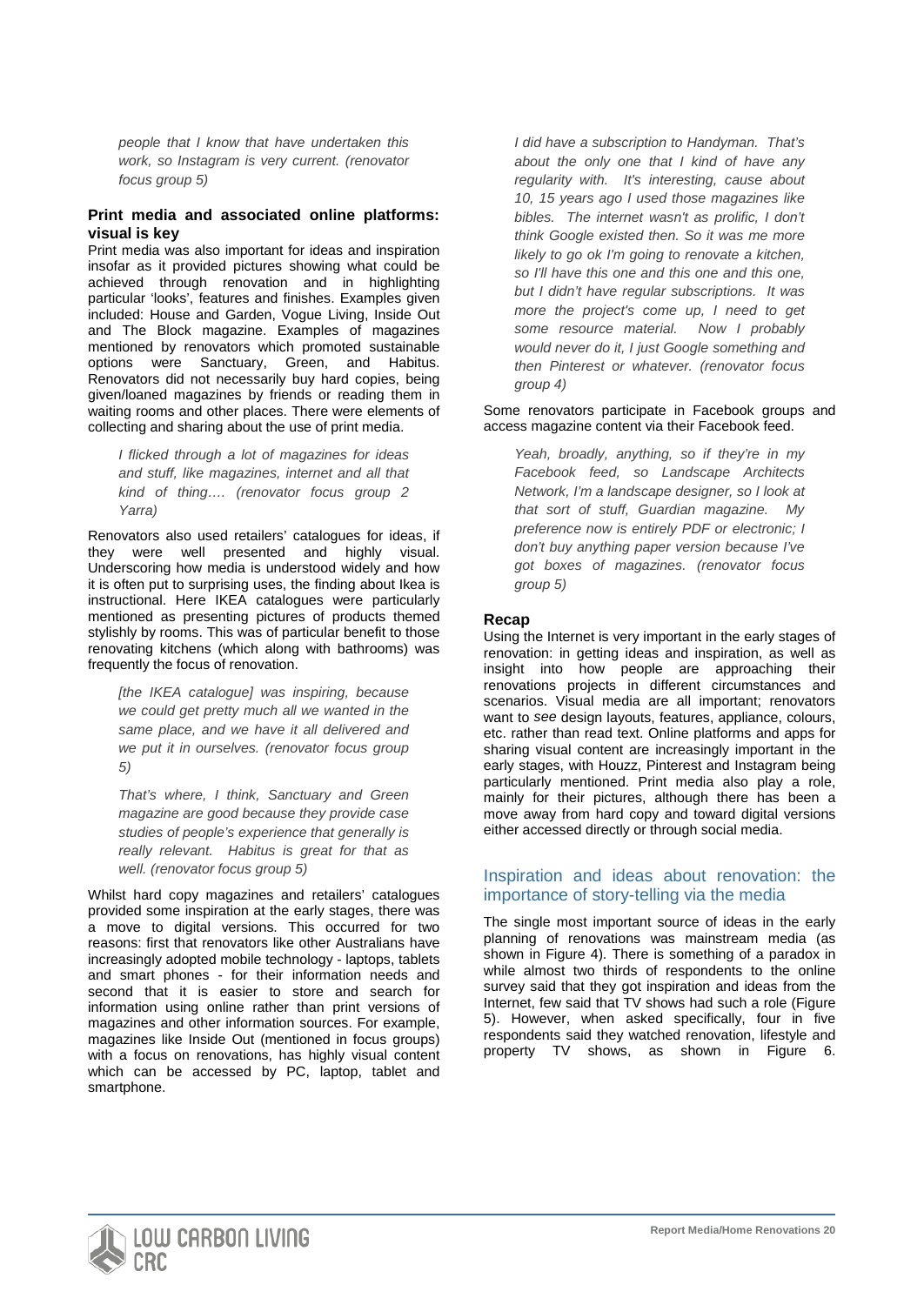

Figure 6: All types of TV shows watched

Source: online survey of home renovators; n of respondents =146; no of responses =266. Multiple responses were allowed.

The focus groups provide some insight into this apparent paradox. Some renovators were initially reluctant to talk about the influence of these shows but once someone 'broke the ice', they generated considerable discussion.

#### **Stories about renovations: TV shows and related on-line media**

Eight in ten respondents to the online survey said that they watched home renovation/property/lifestyle TV shows, although only a small percentage of respondents in the on-line survey said they got ideas and inspiration from TV shows specifically. The most frequently nominated shows were property shows such as Grand Designs and Hot Property, as shown in Figure 6.

The discussions with home renovators highlighted how important reality/property/lifestyle TV shows are for renovators as a part of their everyday media consumption. In the focus groups participants reported a large range of TV shows they watch<sup>16</sup>. Many watched UK-produced shows, accessed through both free to air and pay TV channels.

Many of the renovators recognised the nature of the reality TV genre with its compressed timelines and some renovators saw their value primarily in terms of entertainment.

*It's trashy. I love it, I get to see people having fights on TV, I love that. (renovator focus group 4)*

*I know one of the girls on it [The Block], so that's why I watch it. (renovator focus group 4)*

Of particular note, however, is that most debate in the renovator and practitioner focus groups centred on just two of the TV shows: The Block (Australia, channel 9) and Grand Designs (UK version channel 2), as we discuss below.

The main direct influence on renovators from watching The Block appeared to generating ideas about styling, referring to design ideas, use of materials, colour schemes and finishes.

*Yeah. I think the builder's side and structural stuff aside, I mean I sort of took charge of the interior stuff, the fixtures and fittings, and I kind of was pretty persuaded by The Block and what's popular at the moment, colour schemes (renovator focus group 2)*

*And I think that happened when the finals were happening. We made the decision to put in the double shower and that was a direct result of seeing that everyone had a double shower. We were like, well we want a double shower. We've got the space. Why not? (renovator focus group 2)*

As a result, some of the renovators followed up by accessing The Block online site to look for particular products.

*Yeah, if somebody had done something cool, I would like go and see where they got their stuff from [referring to The Block web site (renovator focus group 2)*

However, there was some scepticism about product placement and endorsement in TV shows, magazines and home renovation web sites:

*I see it as they're all advertorials, every single one of them, they're selling a product and I see through it, and it's not the best product all the time, it's just the product that they have paid for. (renovator focus group 5)*

Building practitioners were aware of the influence of these types of programs and expressed concern that



<span id="page-21-0"></span><sup>&</sup>lt;sup>16</sup> The Block (Channel 9); Reno Rumble (Channel 7); House Rules (Channel 7); The Living Room (Channel 10); Grand Designs (Channel 2); Selling Houses (Foxtel); Location, Location, Location (Foxtel); Homes under the Hammer (Foxtel); Cowboy Builders (Foxtel); Restoration Home (Channel 2); Escape to the Country (Channel 72).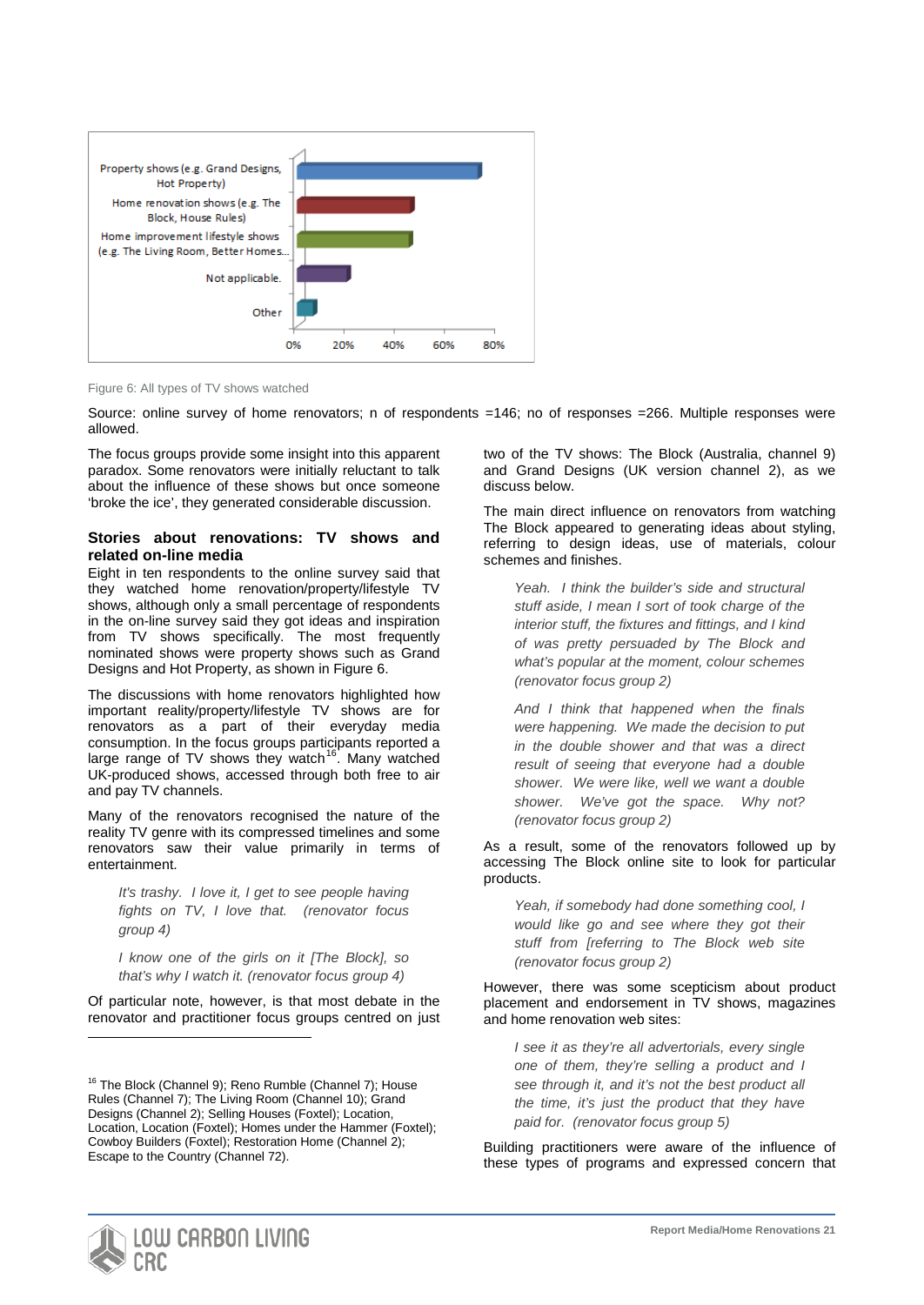some that although reality renovation shows were a source of ideas, they give renovators unreal expectations about how long it takes to do a renovation

*Definitely. I know I get it all the time, especially with design-wise, "Oh I saw this, they did this on 'The Block." Yeah okay, that's fine. They're taking inspiration from these shows. (practitioner focus group 1)*

Grand Designs was also discussed at length in the renovator and practitioner focus groups, even though many of the episodes cover new builds rather than renovations. Renovators made a distinction between Grand Designs and home renovation and lifestyle TV shows.

*Well Grand Designs I don't put in the category of the stuff [referring to reality entertainment shows] (renovator focus group 4).* 

Grand Designs (UK version) was seen as inspirational, even though the houses were in another country, were highly aspirational, and for most of the participants in a price range beyond their means.

*Inspiration perhaps is the best word for it. I would love to have my own grand design one day. Don't know if I have the skillset for that, but the ideas…(renovator focus group 4)*

Drilling down further, renovators liked the emphasis on innovation, the problem-solving approach to achieving a particular result and technical expertise.

*And I feel like rightly or wrongly it's more factual [than other home renovation shows]. It's more about they get the experts in and the engineering reports and it's more about can this physically be done, how do we do it, ok let's start seeing the progress as opposed to the couples bickering about yellow versus red. (renovator focus group 4)*

A few had watched the Australian version of Grand Designs as well as the UK version and queried whether innovation and problem-solving was possible in Australia in a smaller and less mature renovation market

*It's the same story rehashed 500 times; if I see another English couple that's got five million pounds and they're particular about their, yeah. I think the Australian one was good but it ran out of steam pretty quickly because we just don't have the depth of product. (renovator focus group 5)*

The question for this research is whether watching Grand Designs inspired renovators to think about sustainable design, features and appliances. There was acknowledgement that Grand Designs did address issues of sustainability which may have contributed to general thinking about ways of improving sustainability,

#### although not necessarily practical solutions for their own renovations.

*Yeah, it is. I think that when Grand Designs have done their specials on social housing and those sorts of things, when Kevin McLeod did that stuff on it, I think that's been relevant, and fantastic. And low cost stuff, their sustainable stuff, but their high end is at a market that's different to my expectations. (renovator focus group 5)*

Building practitioners saw Grand Designs as being both more inspirational *and* more realistic in reflecting the difficulties that arise in implementing designs and delays in construction for many reasons including the weather and renovators running out money during construction.

*And then they might specialise in something where it is like a green building or they're using some specific material that's not in the market before that no one's used, so that's where I guess the information is good for our side of things. (practitioner focus group 1).*

There is considerable convergence between what can be termed as 'traditional' versus 'new' digital media. For example, TV shows have online presence (e.g. their own specific websites, Facebook and Twitter accounts), and also designated print magazines (e.g. *The Block* Magazine).

## **Recap**

TV shows are clearly a highly visual and narrative medium and are both part of the cultural landscape in which we understand and talk about renovations and appear to have some influence on inspiration and ideas when renovators are imagining their renovations. Of the two most discussed programs, The Block was valued for its entertainment value and ideas about styling; in contrast, Grand Designs was seen by renovators and building practitioners as being more about problemsolving and more realistic.

The narrative dimension of these shows, with the focus on human relationships, emotions and experiences is important as a bridge over to what people can relate to on a basic level. How people document their renovation journey and how they engage in the trials and tribulations of other people's projects is central to the opportunities offered by media in this space. Property TV tells stories of transformation and aspiration that can often motivate people when other more traditional educational strategies do not.

## A question of trust: the role of media in access to professionals/practitioners

We saw in Figure 4 above that whilst almost a half of online survey respondents saw various types of media as the most important for renovation ideas, more than a third cited intermediaries (e.g. architects/designers and builders/tradespeople) as *the* most important source of

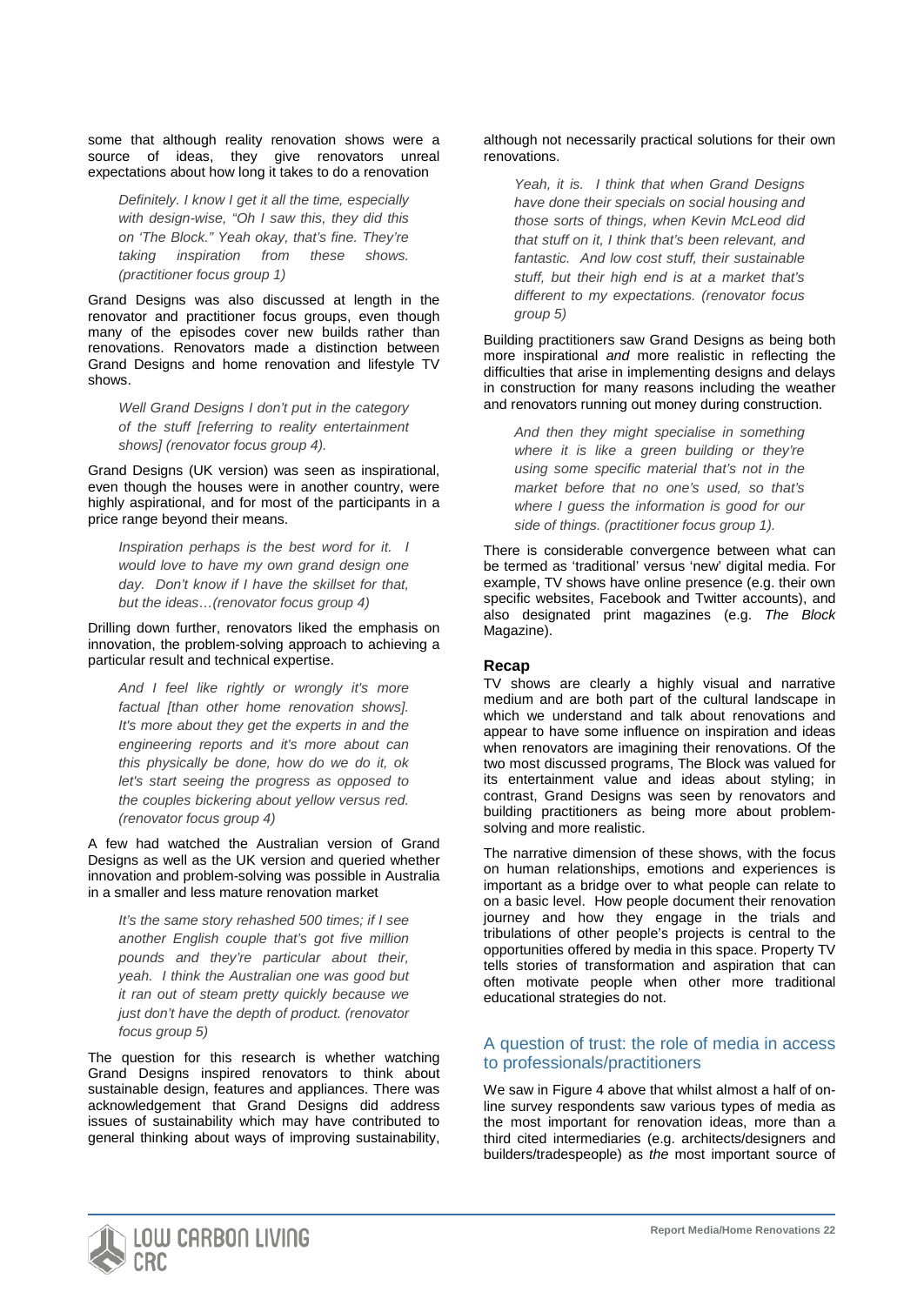ideas. Most renovators responding to the online survey, however, either have never done a renovation before (47%) or are occasional renovators (50%). Whilst some have good contacts in design and/or building, many do not have a regular network that they can draw on for advice and expertise.

The focus groups explored how they used media in more detail. What is noteworthy is that both renovators and practitioners' focus groups talked a lot about *trust*, and the relationships between people, even though this was not specifically raised by the researchers.

#### **Accessing trusted professionals: using media in lieu of personal and social networks**

Renovators typically start by talking to people that they know and trust in their personal networks, repeating the findings of other research  $17$ . They talk to family members, friends and work colleagues, using the knowledge of each of these directly but also as a conduit to others with more expert knowledge of renovations. Some of these were very close to home, such as partners or fathers, although they often offered help with construction rather than design ideas. Others were accessed via family members or friends

*Lots of my friends are tradies so I had a lot of… I asked them a lot of questions and which way worked best or would work best, so a lot of my friends \*0:18:37 do it without friends actually (renovator focus group 3)*

*Yeah call them or even people at work and say hey we're doing a kitchen reno, has anyone got a good cabinet maker or things like that. And 99% of the time someone says oh yeah we did ours and they were great and I'll get the details. But yeah it's really super unlikely that we'll Google a tradie. (renovator focus group 4)*

Just over four in ten respondents to the on-line survey said that they needed to use design professionals. This too proved difficult unless they knew people and renovators often turned to friends and neighbours to identify designers.

*We talked to friends mostly and just asked them who they could recommend for architects and ideas. In our street we've got lots of friends and they've all, I think four of us have all renovated and all done it very differently. (renovator focus group 2).*

For those without family and friends with connections to the design and building sectors, planning a renovation could be daunting. It appears that renovators no longer use the business phone directory or Yellow Pages (although a few mentioned local papers). Most commonly, they search the Internet either using general search terms or via through sites such as Houzz which provide lists of practitioners. Some access information via industry organisations such as Archicentre for design professionals and the HIA or MBA for builders. Renovators often lacked confidence in internet searching in this way as a means of accessing the right people. It did, however, enable them to learn some of the language of renovation and to know what sort of questions to ask.

*I felt like we spent a long time on the internet preliminary, you know, at the early stages as well kind of just working out like what a lot of things meant. You know, my partner and I are very new, sort of like where do we even start. So we ended up I think just calling in builders that we'd seen like their car driving around the area, and getting them to come in, and also contacted some people that we knew had brothers that were builders and got them to come around and have a look at the job. (renovator focus group 2 Yarra)*

It was difficult for renovators to check the experience of designers accessed through the internet and to compare designers and design approaches.

Perhaps unexpectedly, there appeared to be limited use of Facebook to access recommendations on design/building professionals. Whilst renovators used digital social networks for ideas and inspiration and (as we shall see later for communicating about the results of their renovations), there was little discussion in the focus groups of using social networking sites to access designers/builders/tradespeople.

*I've used forums, like forums and stuff like that - renovator forums - but not blogs. (renovator focus group 2)*

Another dimension to finding a trusted building practitioner was in being able to access *their* network as well. If things went well, the renovator was able to access other trusted people to assist with their renovation.

*Well, we had my eldest son's best friend's dad was our builder. So he had to do a good job because family connections. And so everybody he recommended we would take on. So we used his roofer, we used his plasterer, we used his networks, because we trusted him therefore we trusted his network. (renovator focus group 5)*

Sometimes, however, there could be obstacles in these relationships as in issues of gender between female renovators and male builder/trades



<span id="page-23-0"></span><sup>17</sup> In particular, recent market research conducted for i) Sustainability Victoria and ii) the NSW Office of Environment and Heritage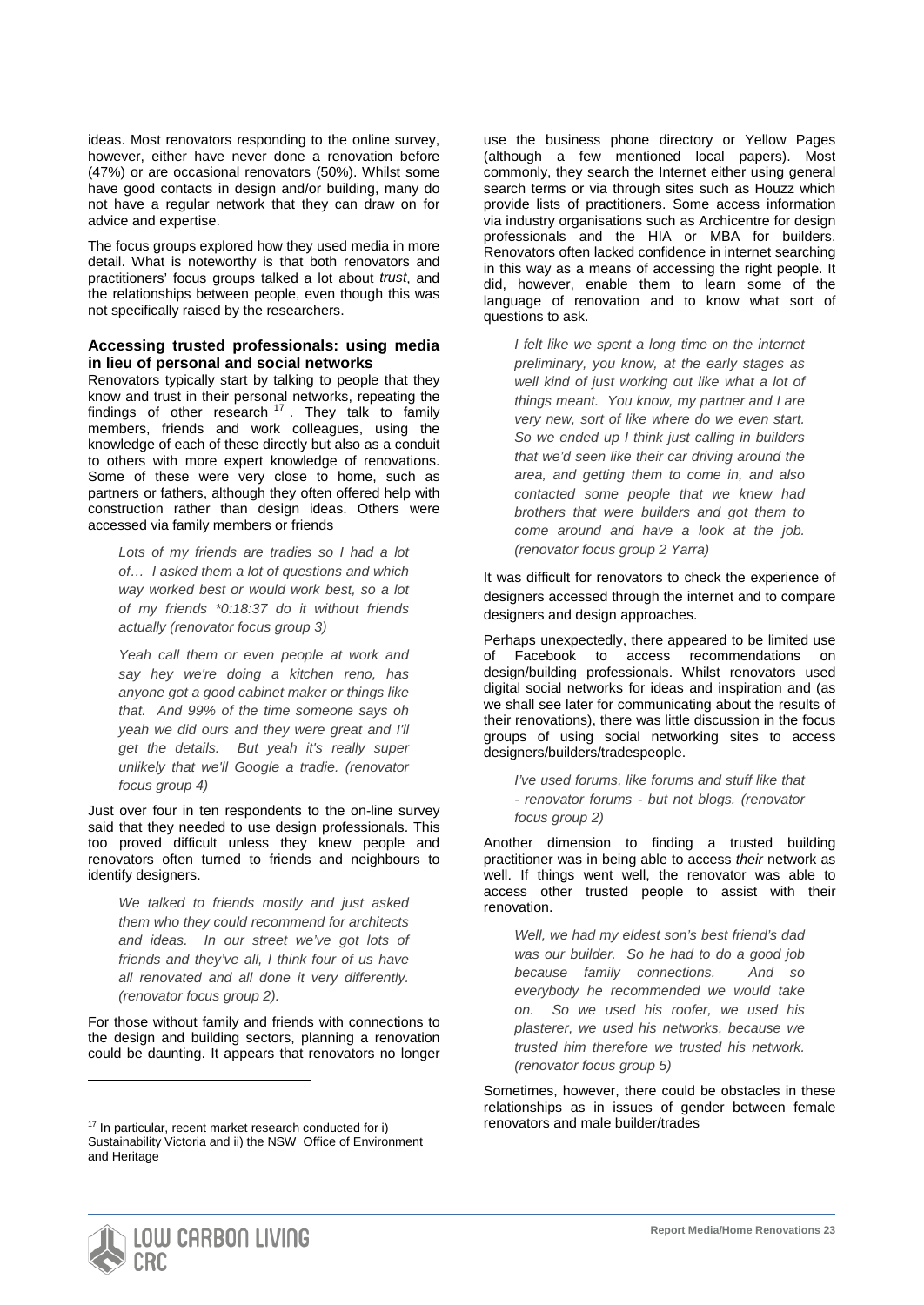Yeah so much variation. But being female I must admit I feel like half the time I get taken for a ride on quotes and not having some sort of source to go to and go wait a second, would just be good? (renovator focus group 4)

Practitioners also experienced difficulties with clients. They tried to get a feel from their clients as to how long they will stay and whether the cost of sustainable products is justified. They find that commercial clients are more interested in measures to reduce running costs than home renovators. They considered that clients asked more about types of materials and finished, such as benchtops in kitchens, rather than new products to improve their health or the sustainability of the dwelling.

*And I reckon that despite; you talked about trust and who's got the influence in things like this, I don't know what it is but I - it depends on the client but they are really reticent a lot of the time to take your advice. I don't know if they feel as though we're trying to sell them the Commodore when they want the Mercedes or vice versa, I just don't really know what it is but often it falls on deaf ears. I guess it depends on who is more influential in their sphere, whether it's the builder, the designer etcetera so they get a bit pushed and pulled and I get that (practitioner focus group 2)*

Practitioners were of the view that good communication on renovations is highly visual. They emphasised the importance of pictures for clients to convey what they are talking about – or what is included in a quote. They will often send a link to the product so that the client can see this for themselves.

*From a client's perspective I find when I talk to a new client and I don't know what they want because they've got a bit of an idea but they haven't got a design, I ask them to bring a magazine or a picture they've seen, if there's something they're aiming for that also helps me give me a bit of a direction of what they're wanting to do. (practitioner focus group 2)*

On the other hand, building practitioners mentioned some barriers to innovation in that they might need special training to install new products correctly and have to provide a warranty on something untested which might be costly. The building practitioners re-iterated the importance of trusting other intermediaries such as suppliers and contractors.

*A lot of the time I trust certain people. There might be a builder that you've heard of that has used a product and that might give you confidence in the product. That's purely a trust thing, or a rep that you've used for ten years and they recommend the top timber to you, it's a trust thing, you have confidence in that.(practitioner focus group 1)*

#### **Searching for trusted information on more sustainable design, features and products**

Although a wealth of information was available, respondents to the on-line survey wanted more information about some specific items, with the most frequent being insulation, lighting, windows, heating and running/operational costs, and cooling, as shown in Figure 7. Each of these has a direct bearing on improving the energy efficiency and sustainability of the home.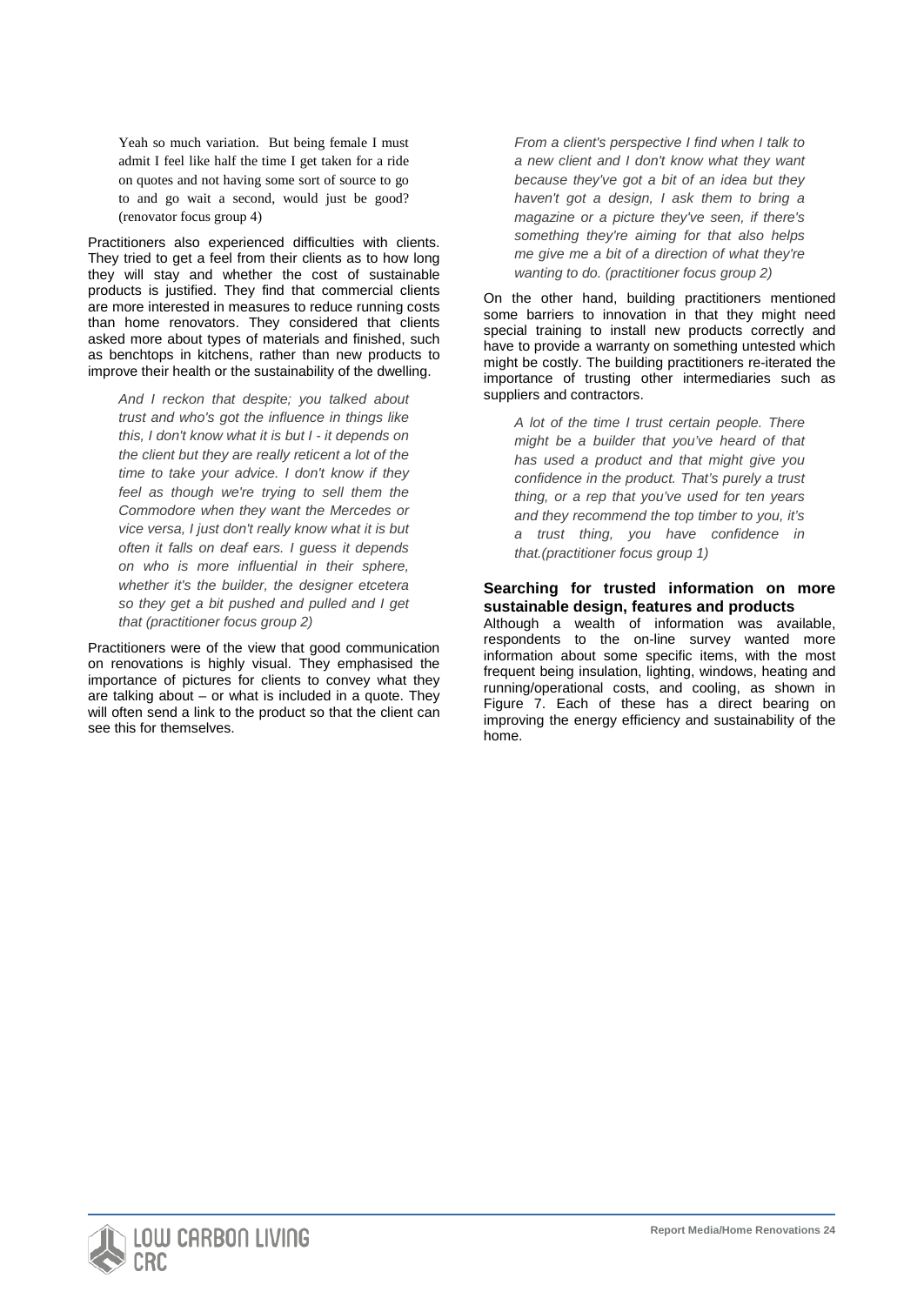

Figure 7: Items that renovators would like to have more information about in the planning stage

Source: online survey of home renovators; n=129

These are less visual items (with the possible exception of lighting) and material on web sites was often too technical for renovators, although some did want to find technical information that enabled them to *compare* products. Insulation is interesting in this respect: the Sustainability Victoria research (discussed earlier) found that ceiling and wall insulation were among the most frequently mentioned energy efficient measures that renovators considered but were not in the top five of energy efficient items installed.

## **Online searching for information features and products**

Renovators use a wide variety of on-line platform when searching for information about particular designs, features and products. The most frequent sources mentioned by respondents in the on-line survey were retailer websites, and on-line discussion forums, with just under a third using social media and online regulatory information, as shown in Figure 8.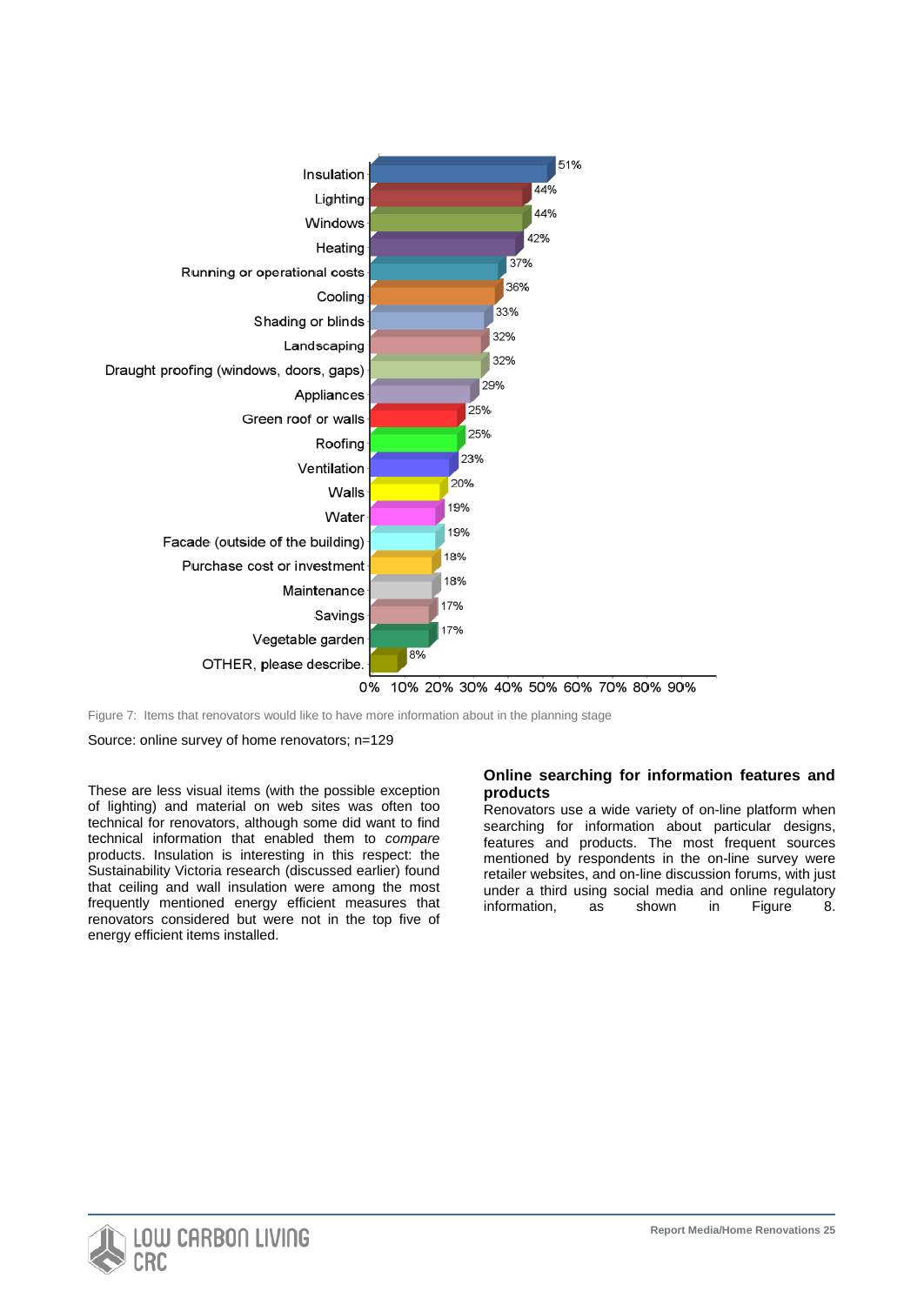

Figure 8: Most frequently used sources of information/advice when planning or renovating

| Source:                                            | online | survey | οt | home                                | renovators:                              | $n = 146$ |
|----------------------------------------------------|--------|--------|----|-------------------------------------|------------------------------------------|-----------|
| When asked what type of information helped most in |        |        |    |                                     | places first before I then go to Google. |           |
| making decisions, survey respondents nominated     |        |        |    | $($ ronovator focus aroun $\Lambda$ |                                          |           |

making decisions, survey respondents nominated product reviews or recommendations, discussion/exchange of ideas, finding a 'trusted professional' and expert advice as the most useful. This issue was explored in the focus group in terms of decisions on products used in renovations.

It was more difficult to get information on product performance and installation in the form that made sense to the renovator than for ideas about styling. Some tried hard to find the information about products themselves but found the process quite overwhelming, as there was so much information although not necessarily about energy efficient features or products and they did not know how to evaluate the credibility of the information they found:

*But I feel like there's not that much information that's really out there in regards to sustainable products. Like styling is in your face, you know, whereas to actually find out about this stuff you actually need to actively seek it. (renovator focus group 2)*

Some found it useful to scroll through product lines from a retailer online to give them a good idea what is available, either before or after seeing the product at a retailer's:

*Unless I know if it's not a problem, if it's a product, I might try and find it at a couple of* 

# *(renovator focus group 4)*

Bearing in mind that it is *their* renovation, and they want to have ownership of the process (as discussed earlier), renovators want to cross check the information they access from retailer web sites, manufacturers' web sites, etc. There are various ways of checking including using personal networks where they know people involved in building and through social networks, e.g. through online discussion forums (noting that these were used for products but not to access intermediaries).

Renovators often find difficulty in finding trusted sources of information on products which is provided mainly by manufacturers, suppliers and retailers. Some use online forums to find user reviews.

*One of the things that I go to on the trust side of things is if I've found a product that I want some information on, is I look at Whirlpool forums, and I check that out because I found that they're very good because you get a mix of users (renovator focus group 5)*

#### **Building practitioners' access to information on sustainable products: an opportunity for leverage**

Building practitioners get information about new products, including sustainable products, from their industry bodies and regulatory authorities. Much of this

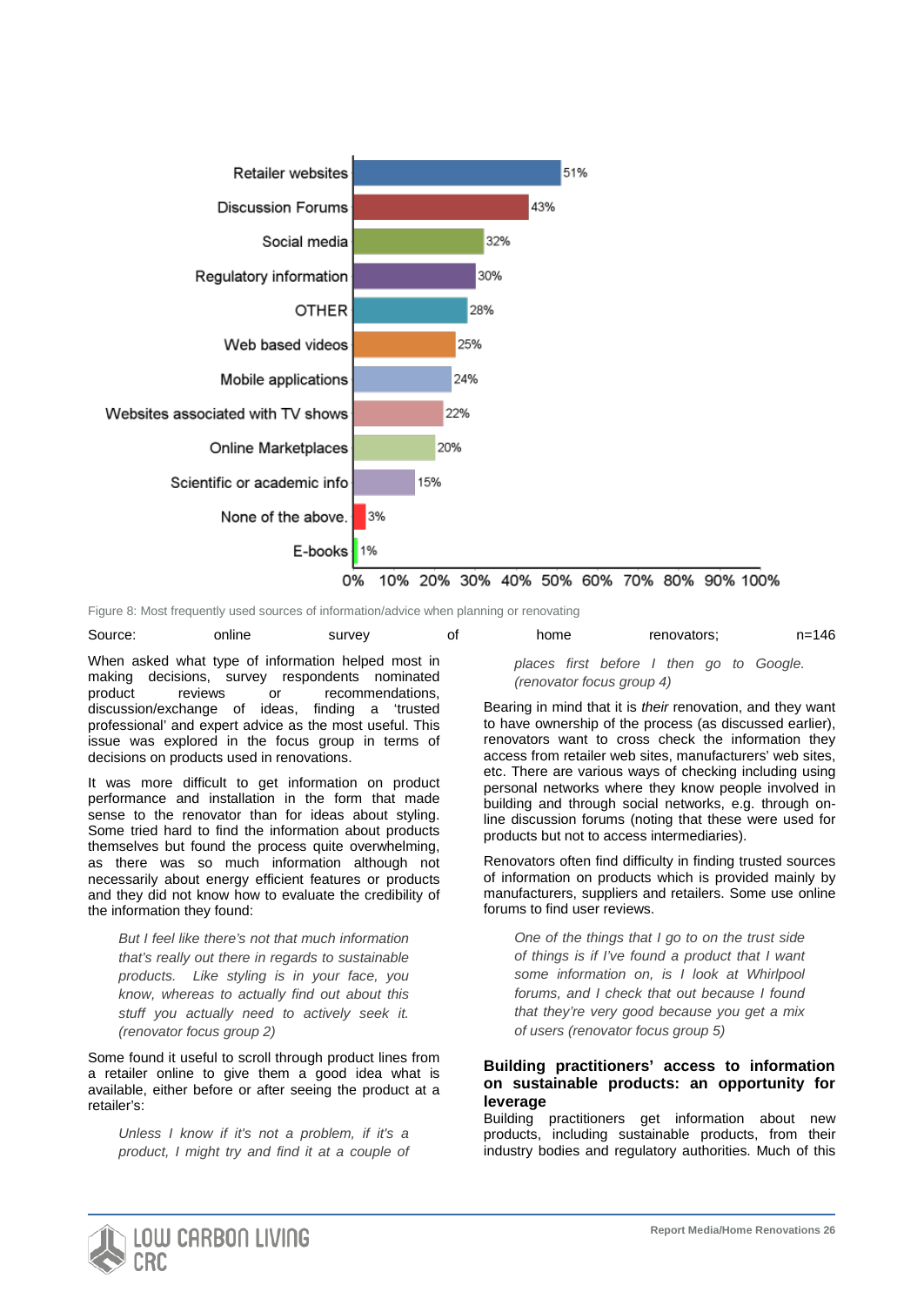information is now available in digital form rather than in hard copy. This type of information is supplemented by access to industry-related magazines online and Google searches

A second major source of information for building practitioners was product representatives (reps). The reps talk about products and generally leave practitioners with brochures and leaflets.

*I find, that when reps come in, they're quite present and then so they will promote, obviously, what's trendy in the industry, maybe design-wise or something like that, so you rely a little bit on that which pushes you even further to investigate if you're interested in their product or something. (practitioner focus group 1)*

If the client has an idea about anything innovative and different, building practitioners will check it out and provide advice on how to install it. They would also give advice about sustainable products, emphasising that they had to use products that met Australian standards. The bottom line for practitioners is that they would not use products that did not meet Australian standards; this is the reference point. They trust the reps to give them quality information about new products, with an understanding that ongoing relationships are founded on trust.

*'I wouldn't typically use a product that I wasn't [familiar with] I wouldn't use something that I'd never heard of or anything like that, to be honest. It's more like reps would recommend something and you trust your rep because they obviously want your business and they want you to keep using them.' (practitioner focus group 1)*

If a client wants to use a sustainable product that they are not familiar with, they check that it comes from an Australian web site and then follow up with the rep or supplier. As with renovators, visualising products is particularly important rather than reading about them.

*Displays as well, like physical displays. If you go into a supplier and you see something that you think might help you or could be an option in the future, a new technology might make the job a little bit easier, something like that. It's not often, like you research. (practitioner focus group 1)*

Building practitioners are aware that new products are coming in which are more sustainable from their industry associations and reps. A major concern is whether the products are coming on to the market at a price which is affordable to their clients.

One issue discussed in the focus groups was the effect of competition within the industry with regard to new products. Practitioners are aware of current and evolving products through industry networks and sometimes web sites such LinkedIn. Practitioners, however, may not want to share information about new sustainable products that might give them a competitive advantage. This may work against growing the market for such products.

One problem is that the information on sustainable products is not in one place and, despite the efforts of industry bodies in this area and industry trade nights, practitioners said that they have to search for it.

There are also different levels of engagement with online platforms and social media, in part related to age and time in the industry. Web sites are considered too hard to maintain compared to Facebook; focus group participants have Facebook pages for their businesses. They think that it is particularly important to post pictures.

*You get them to like it, obviously to like the photo and then obviously it goes to all of their contacts. If you've got your business on it, like I said within five minutes of somebody grabbing a nail I'll pick up the phone and try and put in on the internet. Websites are too hard and too expensive to manage. Facebook's free, take a photo of a job, get your client to like it and then all of a sudden they've got us through their whole phone, everyone who is their friend gets a photo of their new renovation and it's free (practitioner focus group 2)*

#### **Recap**

The search for a trusted designer/builder/tradesperson was critical but renovators often lacked adequate information based on validated expertise or reputation, particularly if they wanted to find a practitioner that was interested, and had expertise in, more sustainable renovations. They used recommendations of people in their personal network, supplemented by Internet searching if they did not have such people in their network. There appeared to be little use of social media (Facebook, Twitter, etc.) to access this type of assistance.

Renovators who are very actively involved in their renovation often want to do their own research but find it difficult to find information that they trust on the internet. They glean information from a variety of sources including online searches: specific searches of retailer and supplier websites, visiting retail outlets/suppliers and asking questions; and online discussion forums to seek the views of others. They are sceptical about product placement in TV shows and online renovation forums.

Building practitioners, on the other hand, routinely rely on their industry associations and regulatory authorities for information. Suppliers' representatives provide information on new products (including sustainable ones), supplemented by some on-line searching of their own. A high level of competition in the industry with a large number of relatively small players, as discussed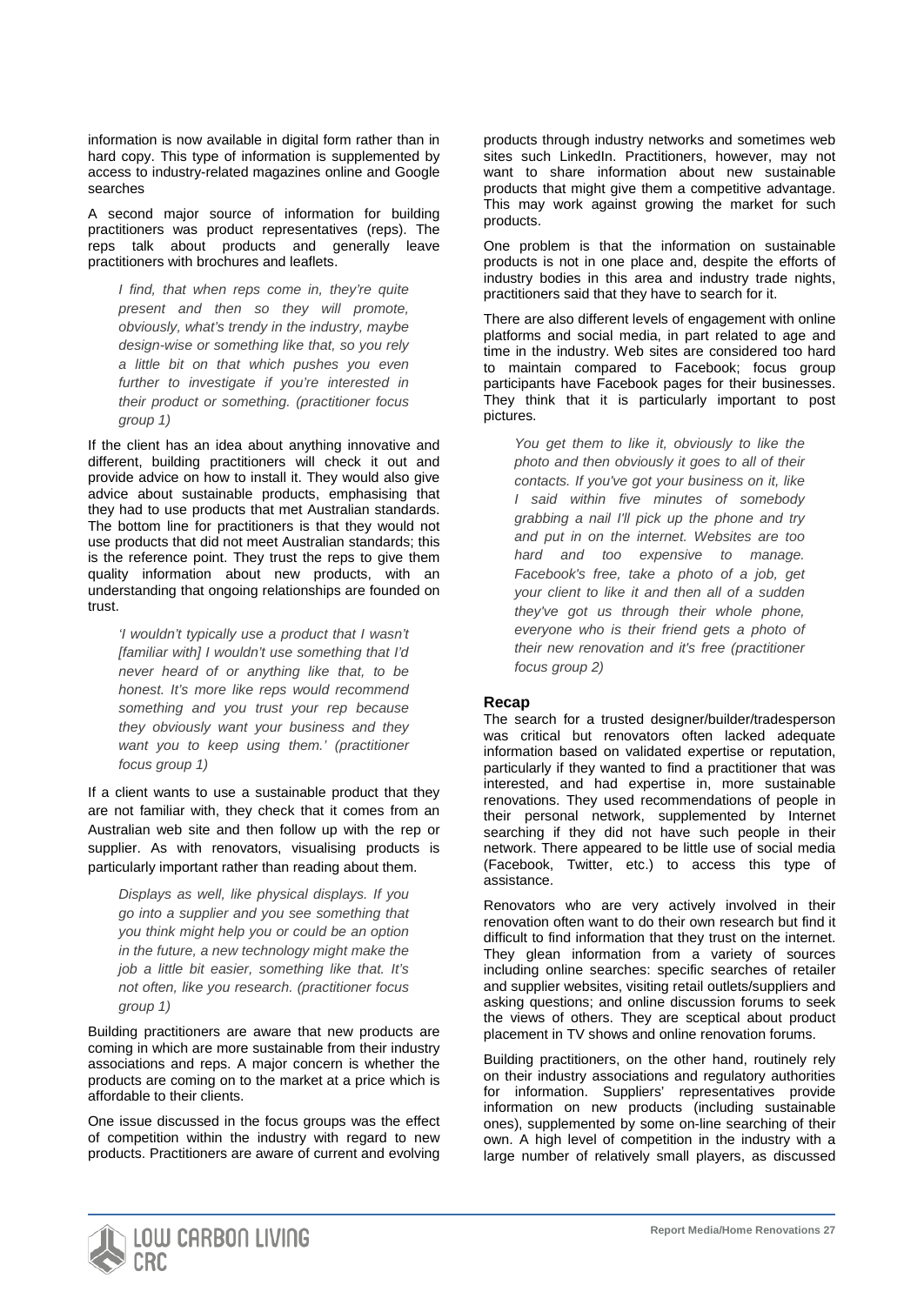earlier, means that sharing of information on sustainable products may be difficult.

## Recording and sharing renovation ideas

In considering how sustainable renovations could become mainstream, it is important to understand how renovators record their renovation experiences and communicate this to others. Nearly all of the respondents to the online survey kept a record of their renovation, with the most frequent means being photos, spreadsheets, electronic drawings and sketches, as shown in Figure 9.



Figure 9: Methods most often used by renovators to keep a record of their renovations

Source: on-line survey of renovators, n=142

#### **Keeping a record of renovation primarily for own use**

Most renovators keep some sort of record of their renovation. Often this takes the form of photos, plans and spreadsheets which they keep for their own records. Sometimes, these are kept on devices such as mobile phones which can be shared with members of their personal network, on request.

*I've had people that are interested and they've scrolled through them [renovation photos], but it's rare that I'd ever sit, unless I'm trying to find something for someone, which was handy as well, they might want to know where I've bought something and I can scroll through and have a look (renovator focus group 3)*

Spreadsheets were usually kept and maintained for renovators' records. Indeed, it was difficult for renovators to find information on costs because such information was not usually shared.

*Being more perhaps across the finer detail and finances of things, rather than just going along with whatever the spreadsheet says and not being too engaged in that side of the process, that's probably… (renovator focus group 4)*

#### **Sharing renovation experiences with others**

One way in which sustainable renovations could become mainstream is if renovators share their experiences with others, where they have attempted to improve energy efficiency as one means of having a 'comfortable' home. Reinforcing the importance of visual communication and human stories, discussed above in relation to popular TV shows, some renovators share their renovation photos through Pinterest and Instagram. In both mainstream media and social media, there is an emphasis on personal accounts of renovations.

The most frequent means of sharing photos within a personal or social network appeared to be through Facebook and Instagram

*Just through photographs and I shared them on Facebook. (renovator focus group 3)*

*Instagram is more inspirational, a quick photo, and this is what I'm doing. So I follow a number of designers on that, but also just people that I know that have undertaken this work, so Instagram is very current. (renovator focus group 5)*

Others collect photos of their home either before or after their renovation because they hope to be successful in participating in TV shows.

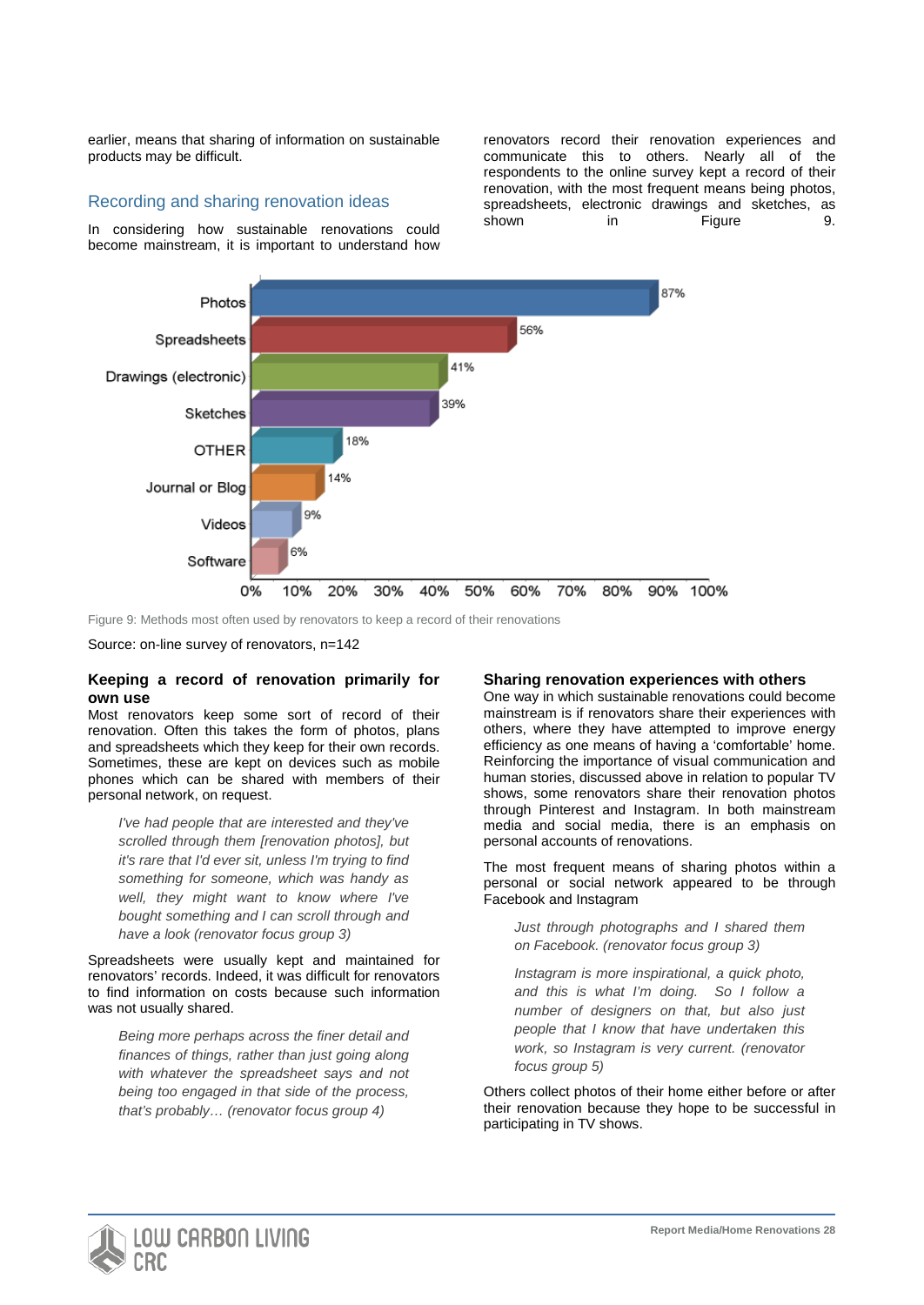*No. The only thing I shared were some photos to the Living Room [Channel 10], hoping to get a renovation out of it (renovator focus group 2)*

Occasionally renovators were motivated to provide detailed photos and cost information about sustainable features of their renovation.

*I did, yeah, I did purely from a professional standpoint as well so I took lots and lots of photos, lots and lots of research, had it all bundled up. I actually went through the process with my colleagues at work, and* 

**Always** Sometimes Never

*showed them, these are the costs of putting in sustainable flooring and so on. Ended up being cheaper than half the clients in our office were paying for it. And they were just paying for thin veneer floors, tongue and groove floors, crappy floors. (renovator focus group 5)*

When asked specifically about use of on-line forums, about a third of respondents used these, mainly to read others' reviews and opinions, although some people did post about their own experiences and opinion, as shown in Figure 10.



Figure 10: Frequency and type of use of on-line forums

Source: online survey of home renovators, n=114

Making a blog on a renovation or using social media such as Twitter accounts appears to be more likely for those who see their renovation as an ongoing process rather than a defined project, as discussed earlier. It is part of their personal involvement in the renovation process.

*Posting pictures and so on, and my partner and I, we made a blog with the process as well, so as a way to sort of share our experiences with our friends. (renovator focus group 2)*

#### **Recap**

Most renovators keep some sort of record of their renovations: mainly photos, spreadsheets and drawing/sketches. Some are willing to share photos, particularly photos and stories, via either their personal network and/or a social network through Facebook, Instagram and the like. Others want to keep photos to themselves. There is little sharing of financial and technical information, which limits opportunities for new renovators to have an idea how much particular features and products cost, particularly sustainable ones.

Whilst many renovators visit on-line forums to read other people's reviews and opinions, only about one in four in the online survey post about their experiences of their opinions. Developing on-line opportunities for exchange (e.g. forums) which include, but are not restricted to, sustainable renovations is important if these types of renovations are to become mainstream.

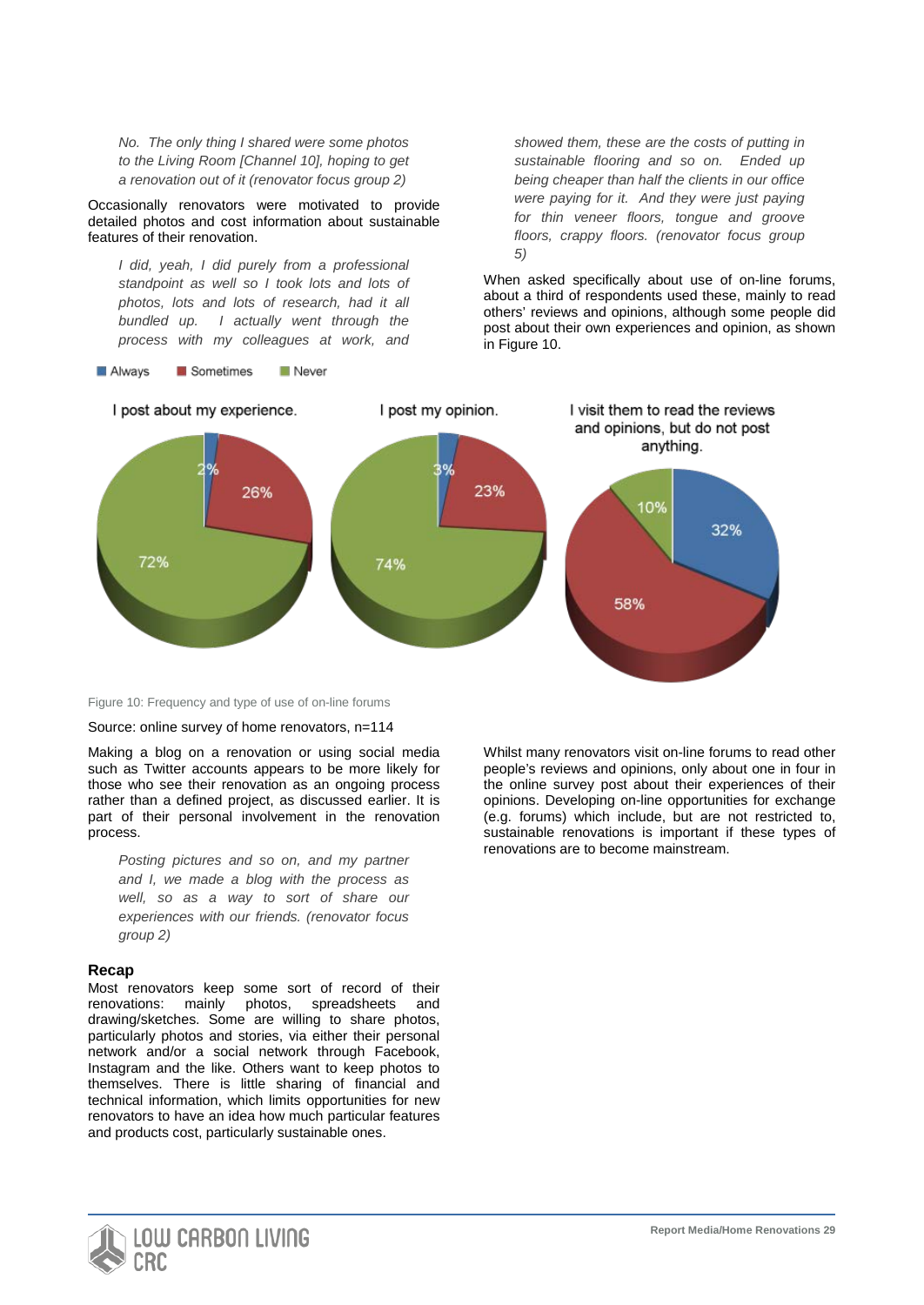# PART 3: IMPLICATIONS

This section summarises some of the learning from this exploration of the role of media in home renovations.

#### **Communications about energy efficient renovations have to appeal both financially** *and* **emotionally.**

It is important to work with, rather than against, the many and often overlapping reasons why people renovate.

- It is important that messages about the benefits of energy efficient renovations conveyed via media are able to tap into the idea of 'comfortable home'. This includes thermal comfort but has a broader social and affective meaning of making a (family) home.
- Most renovators also want to tap into some pragmatic issues particularly around resale value. The LJ Hooker work on 'The 17 Things' is one approach to this, having identified 17 'things' [18](#page-23-0) which improve energy efficiency that could be marketed as positive features of a property. This is part of a training program for real estate professionals and is being extended to renovations.

#### **It's their renovation: communicate with engaged DIY renovators as well as those involved in renovation projects**

Renovators want to be in control of their renovation: it's their renovation, their ideas and their money. Some renovations are an ongoing process whilst others are time-limited renovation projects.

- In reducing carbon emissions from existing housing stock, it is important to communicate the benefits of making small changes within the scope of DIY renovators who want to understand what is available, cost and performance. Many small changes can have a large cumulative effect on improving sustainability.
- This is in addition to educating design professionals and training building practitioners on the qualities, cost and installation requirements of energy efficient features and products in bigger renovation projects.

#### **Pictures rather than just words**

Getting inspiration and ideas is a highly visual process through a number of different media, in a rapidly changing media landscape. The cultural landscape around renovation is heavily dependent on TV shows, digital and analogue versions of print media, internet and mobile apps.

Web sites and social media which can be accessed on a variety of mobile devices are an important means of enabling renovators to visualise what they want their renovation to look like and could be used more extensively to visualise energy efficient renovations. These include platforms such as Houzz, Pinterest and Instagram.

• Magazines which make extensive use of pictures could also be used to showcase energy efficient renovations, bearing in mind that many of these are now accessed via digital versions. But old-fashion retail catalogues are used as well.

#### **Stories not lectures**

Exhortations to be more sustainable for the collective good and future of the planet are not particularly effective in the renovation area. People respond to human stories (both down-to-earth and aspirational) which they can consider in the context of their own aspirations and preferences. The implication for this project is to take media seriously in their diversity, and to build on newer ways of accessing and generating ideas, considering how to inspire renovators through a range of storytelling techniques and communication points in a highly accessible, personalised and relevant way.

- Mainstream media use storytelling to great effect. This is evidenced by the high level of awareness of TV home renovation, lifestyle and property shows and their role in representing many aspects of homemaking to broad audiences. These could feature more sustainable renovations (and some have);
- It is also important to use online platforms and social media to extend story telling beyond formal media organisations, allowing people to share messages, links and content via peer-to-peer and social networks;
- Communication via sharing stories is not always media-based or high tech. The Sustainable House Day[19](#page-30-0) run by the Alternative Technology Association (ATA) that provides a good example of how this can be done with renovators able to visit homes, talk to renovators and practitioners face-to-face, and learn about examples of more sustainable homes in different sites. These conversations are then shared with others, including online.

#### **Portals for finding a trusted designer and/or builder/tradesperson and easily accessible and trusted information**

Personal networks and word of mouth are very important in finding design/building/trades skills and expertise. Renovators, who do not have such people in their personal networks, try to find recommendations and, if all else fails, search on the internet.

Social media such as Facebook have not been reported as popular for identifying a trusted professional or practitioner that renovators can work with although building practitioners viewed Facebook

-



<span id="page-30-1"></span><span id="page-30-0"></span><sup>&</sup>lt;sup>18</sup> The 17 Things are in 5 categories: location; floorplan and layout; key building structure elements; important energy and water saving inclusions, and energy rating – see <http://www.ljhooker.com.au/17things> accessed 15 Sept 2015.

<sup>&</sup>lt;sup>19</sup> Sustainable House Da[y http://sustainablehouseday.com/](http://sustainablehouseday.com/) last accessed 7 October 2015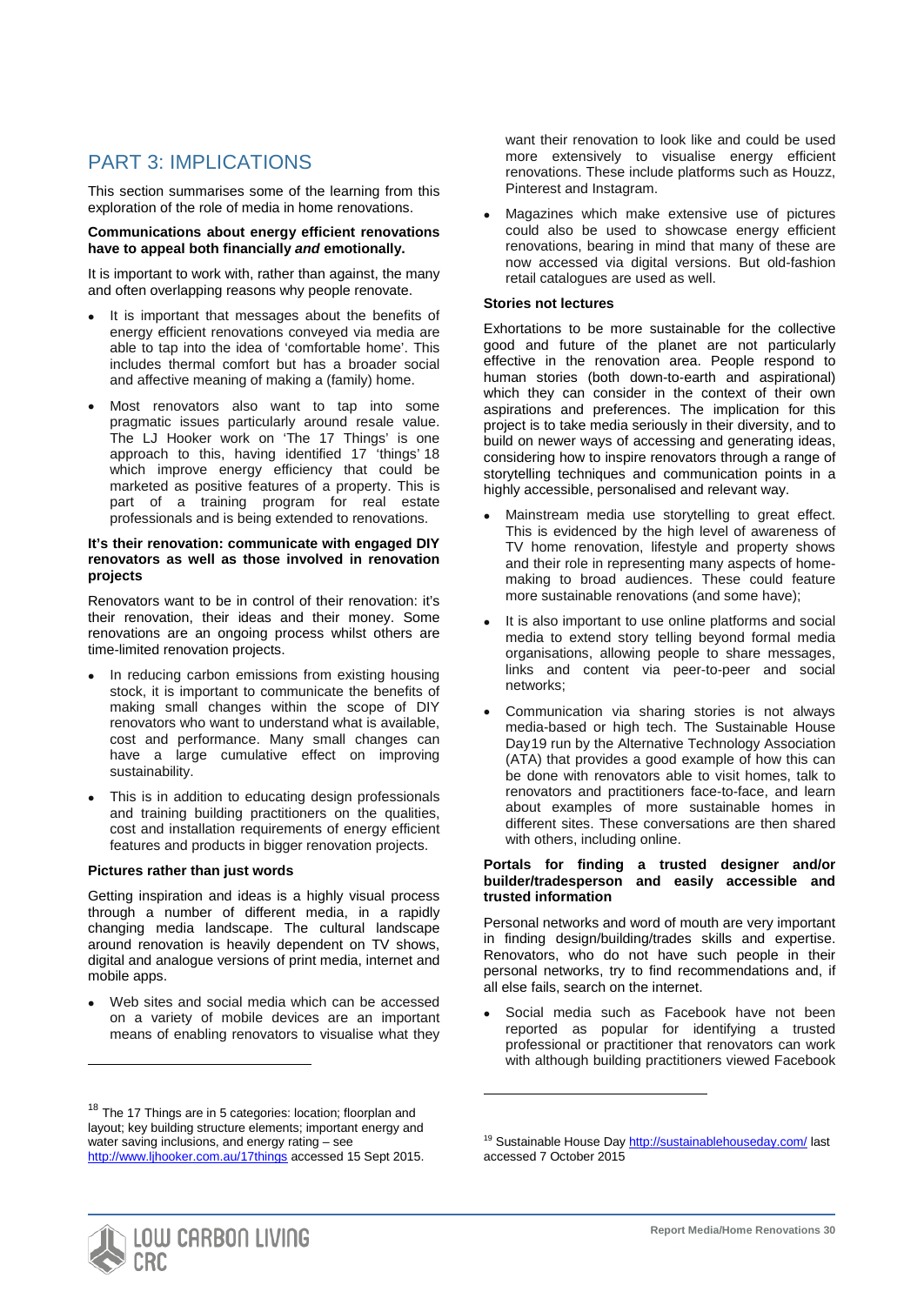as a cheap and effective means of promoting their business.

- It would be valuable to develop a trusted source of information on designers/builders/tradespeople with expertise in sustainable renovations, which is easily accessible and can be matched to renovators' requirements.
- Developments in other sectors reliant on reviews and recommendations as part of the so-called reputation economy potentially provide examples of how this could be done, including TripAdvisor type site, for both practitioners and features/products (properly moderated), in which renovators could share their experiences.

#### **Private and public sharing of information**

Renovators are often proud of their improvements and share photos with their immediate social circle. Some want to have a more public sharing but this is less common, which broadly corresponds to other research (e.g. DecarboNet $^{20}$  $^{20}$  $^{20}$ ).

- There is scope for providing publicly available information on costs of more energy efficient renovations since our research demonstrates that people are unwilling to share cost information and technical details with each other.
- Intermediaries and formal players such as professional associations or governments (local, state, etc.) could fill the gap in communicating technical and sensitive information left by informal communication and exchanges. However, such information, as noted earlier, needs to be communicated in an accessible and user-friendly way.

#### **Ongoing research**

-

This is the first Report of an ongoing research project. Research which is continuing will be reported in the next output from the project:

- Further social research includes a focus group with designers being arranged for late October 2015 and the research team cooperated with the Alternative Technology Association in developing a survey with the participants of the Sustainable House Day event in September 2015. This elicited more than 300 responses prior to the Day and around 500 responses afterwards which are currently being anlaysed.
- We are continuing to drill down into the role of media in respect of home renovations through media mapping and several case studies.
- We have also been involved in training sessions to be able to use TriSMA as part of the media mapping

research. TriSMA is a technical infrastructure for the analysis of public communication by Australian social media users, with Swinburne University as one of the partners within the managing consortium.

<span id="page-31-0"></span> $20$  DecarboNet is a program funded by the European Commission<http://www.decarbonet.eu/> last accessed 13 October 2013.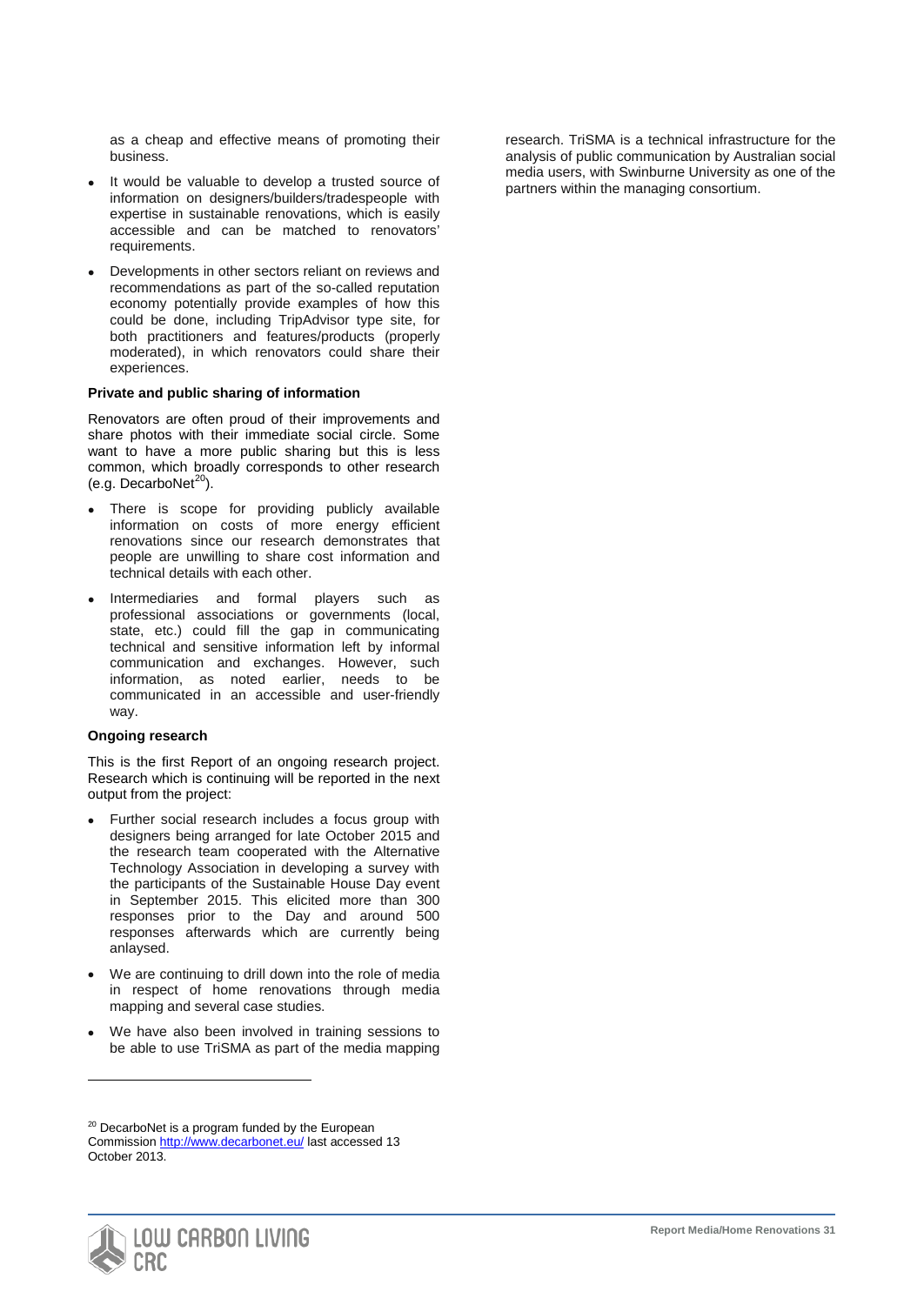# **REFERENCES**

ABS (Australian Bureau of Statistics) (2011) 2011 Census **Quick** Stats, [http://www.censusdata.abs.gov.au/census\\_services/getp](http://www.censusdata.abs.gov.au/census_services/getproduct/census/2011/quickstat/0?opendocument&navpos=220) [roduct/census/2011/quickstat/0?opendocument&navpos](http://www.censusdata.abs.gov.au/census_services/getproduct/census/2011/quickstat/0?opendocument&navpos=220) [=220](http://www.censusdata.abs.gov.au/census_services/getproduct/census/2011/quickstat/0?opendocument&navpos=220) last accessed 13 October 2015

Allon, F. (2008) Renovation Nation: Our Obsession with Home. Sydney: University of New South Wales Press.

Arup & Naked. (2010). A Framework for a Community Engagement Strategy for the Built Environment. Available at a structure at a structure at a structure at a structure at a structure at a structure at a structure at a structure at a structure at a structure at a structure at a structure at a structure at a structure at [http://www.innovation.gov.au/industry/buildingandconstr](http://www.innovation.gov.au/industry/buildingandconstruction/BEIIC/Documents/FrameworkCommunityEngagementStrategy.pdf) [uction/BEIIC/Documents/FrameworkCommunityEngage](http://www.innovation.gov.au/industry/buildingandconstruction/BEIIC/Documents/FrameworkCommunityEngagementStrategy.pdf) [mentStrategy.pdf,](http://www.innovation.gov.au/industry/buildingandconstruction/BEIIC/Documents/FrameworkCommunityEngagementStrategy.pdf) accessed 4 March 2014.

Burgess, J. and Green, J. (2009) YouTube: Online Video and Participatory Culture. Cambridge: Polity.

Burke, T. and Ralston, L. (2015) The Australian household: Material consumption and the low carbon society, CRC for Low Carbon Living, Sydney, [http://www.lowcarbonlivingcrc.com.au/sites/all/files/publi](http://www.lowcarbonlivingcrc.com.au/sites/all/files/publications_file_attachments/rp3001_the_australian_household_material_consumption_and_the_low_carbon_society.pdf) [cations\\_file\\_attachments/rp3001\\_the\\_australian\\_househ](http://www.lowcarbonlivingcrc.com.au/sites/all/files/publications_file_attachments/rp3001_the_australian_household_material_consumption_and_the_low_carbon_society.pdf) [old\\_material\\_consumption\\_and\\_the\\_low\\_carbon\\_society](http://www.lowcarbonlivingcrc.com.au/sites/all/files/publications_file_attachments/rp3001_the_australian_household_material_consumption_and_the_low_carbon_society.pdf) [.pdf](http://www.lowcarbonlivingcrc.com.au/sites/all/files/publications_file_attachments/rp3001_the_australian_household_material_consumption_and_the_low_carbon_society.pdf) accessed 26 Aug 2015

City of Melbourne (2015) What is a building retrofit? [https://www.melbourne.vic.gov.au/1200buildings/what/P](https://www.melbourne.vic.gov.au/1200buildings/what/Pages/WhatIsRetrofit.aspx) [ages/WhatIsRetrofit.aspx](https://www.melbourne.vic.gov.au/1200buildings/what/Pages/WhatIsRetrofit.aspx) accessed 7 Sept 2015

Crabtree, L and Hess, D. (2009) Sustainability uptake on housing in metropolitan Australia: an institutional problem not a technological one, Housing Studies, 24(2), pp.203-224

Dalton, T., Horne, R., Hafkamp, W. and Lee, M. (2008) Retrofitting the Australian suburbs for sustainability in A. Nelson (ed) Steering Sustainability in an Urbanizing World: Policy, Practice and Performance, ch 17, Ashgate Publishing, Aldershot

DCCEE (Department of Climate Change and Energy Efficiency) (2011) 'National Greenhouse Accounts Factors', Department of Climate Change and Energy Efficiency, Canberra.

Energy Efficiency Strategies (2008) Energy Use in the Australian Residential Sector, 1986-2020, Department of the Environment, Water, Heritage and the Arts, Canberra

Fielding, K., Thompson, A., Louis, W. and Warren, C. (2010) Environmental Sustainability: Understanding the Attitudes and Behaviour of Australian Households, Final Report No 152, AHURI, Melbourne

Gabriel, M. and Watson, P. (2012) Supporting Sustainable Home Improvement in the Private Rental Sector: The View of Investors, Urban Policy and Research, 30(3), pp.309-325

Gauntlett, D. (2011) Making is Connecting: The Social Meaning of Creativity, from DIY and Knitting to YouTube and Web 2.0. Cambridge: Polity.

Hartley, J. (1993) The Politics of Pictures: The Creation of the Public in the Age of Popular Media. London: Routledge.

Hartley, J. (1999) Uses of Television. London: Routledge.

Hartley, J. (2012) Digital Futures for Cultural and Media Studies. Chichester: Wiley-Blackwell.

HIA (Housing Industry Association) (2015) Renovations Roundup, A quarterly update on the Home Renovations Market, Autumn 2015; HIA, Canberra

Houzz (2015) HOUZZ & HOME – AUSTRALIA, August 2015, Overview of AU renovating, Custom Building and Decorating.

Hulse, K., Reynolds, M., Stone, W. and Yates, J. (2015) Supply shortages and affordability outcomes in the private rental sector, short and longer term trends, Final Report No 241, Australian Housing and Urban Research Institute, Melbourne

Karvonen, A. (2013) 'Towards systemic domestic retrofit: a social practices approach', Building Research & Information, 41(5): 563-574.

Lewis, T. (2008a) Smart Living: Lifestyle Media and Popular Expertise. New York: Peter Lang.

Long, T., Young, W., Webber, P., Gouldson, A. and Harwatt, H. (2015) The impact of domestic energy efficiency retrofit schemes on householder attitudes and behaviours, Journal of Environmental Planning and Management, 58(10), pp.1853-1876

Maller, C. and Horne, R. (2011) Living Lightly: how does climate change feature in residential home improvements and what are the implications for policy?, Urban Policy and Research, 29 (1): 59-72.

Maller, C., Horne, R., Dalton, T. (2011) Green Renovations: intersections of daily routines, housing of environmental sustainability, Housing, Theory and Society.

Maller, C., Horne, R., & Dalton, T. (2012). Green Renovations: Intersections of Daily Routines, Housing Aspirations and Narratives of Environmental Sustainability, Housing, Theory and Society, 29(3), 255– 275.

Monahan, J. and Powell, J.C. (2011) An embodied carbon and energy analysis of modern methods of construction in housing: A case study using a lifecycle assessment framework, Energy and Buildings, 43(2011), pp.179-188

Newton, P. and Meyer, D. (2013) 'Exploring the attitudes-action gap in household resource consumption: does "environmental life-style" segmentation align with consumer behaviour?', Sustainability, 5: 1211-1233.

NHSC (National Housing Supply Council) (2013) 2013 State of Supply Report: How we Live, National Housing Supply Council, Canberra

Rosenberg, B. (2009) 'Property and Home-Makeover Television: Risk, Thrift and Taste,' in Tania Lewis (ed)

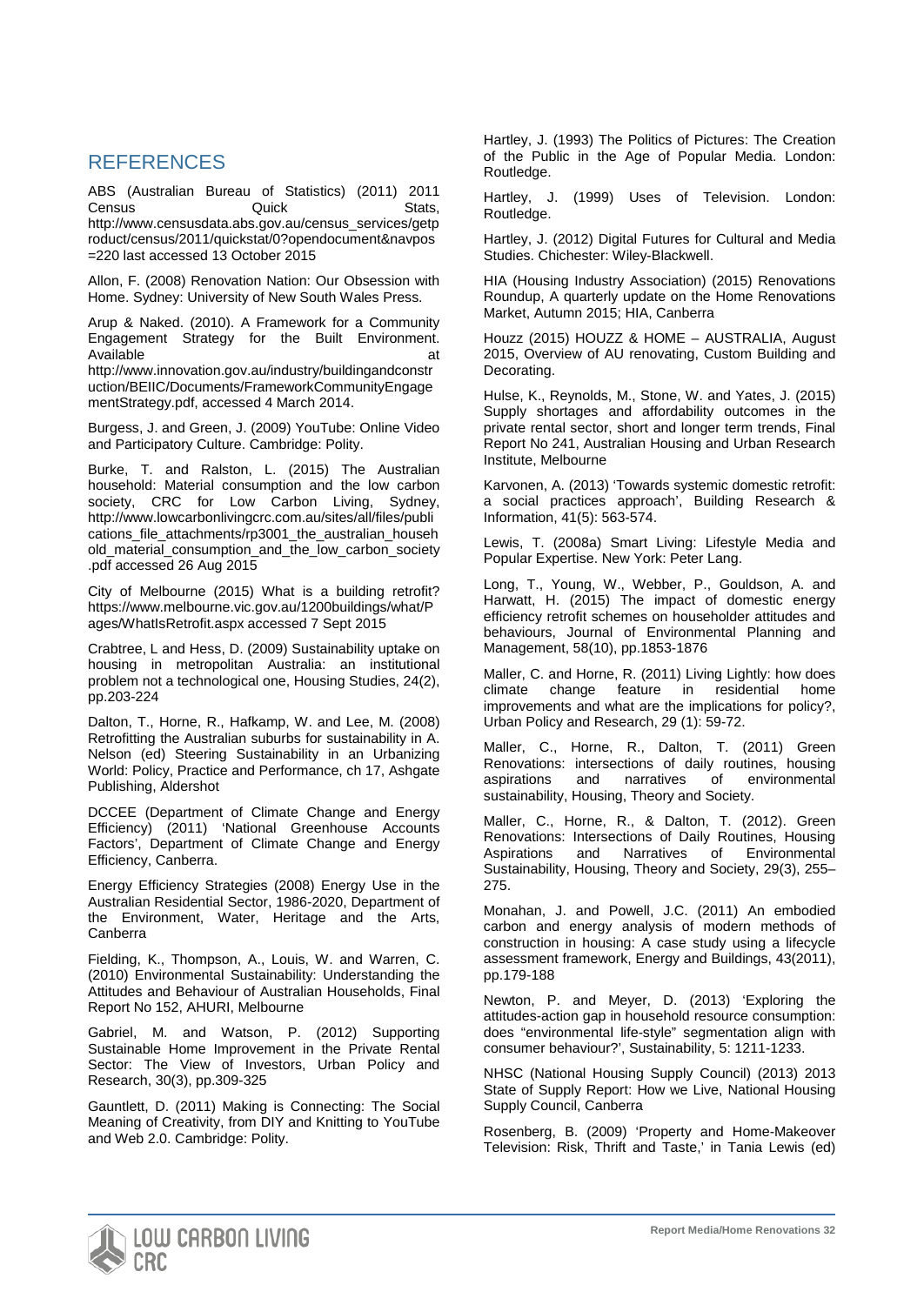TV Transformations: Revealing the Makeover Show, Routledge, London.

Rosenberg, B. (2011) 'The Our House DIY Club: Amateurs, leisure knowledge and lifestyle media,' International Journal of Cultural Studies, 14(2): 173–190.

Shove, E. (2010) 'Beyond the ABC: climate change policy and theories of social change', Environment and Planning A, 42, 1273-1285.

Vallance, S., Perkins, H. C., Bowring, J., & Dixon, J. E. (2012). Almost Invisible: Glimpsing the City and its Residents in the Urban Sustainability Discourse. Urban Studies, 49(8), 1695–1710.

Willand, N., Moore, T., Hunter, S., Stanley, H. and Horne, R. (2012) Drivers of Demand for Zero and Towards Zero Emissions Residential Retrofits. Prepared for Sustainability Victoria by the Centre for Design, RMIT University, Melbourne. Available at: [http://www.asbec.asn.au/files/120913%20Drivers%20of](http://www.asbec.asn.au/files/120913%20Drivers%20of%20Demand%20for%20Zero%20and%20Towards%20Zero%20Emissions%20-%20Final%20Draft_0.pdf) [%20Demand%20for%20Zero%20and%20Towards%20Z](http://www.asbec.asn.au/files/120913%20Drivers%20of%20Demand%20for%20Zero%20and%20Towards%20Zero%20Emissions%20-%20Final%20Draft_0.pdf) [ero%20Emissions%20-%20Final%20Draft\\_0.pdf.](http://www.asbec.asn.au/files/120913%20Drivers%20of%20Demand%20for%20Zero%20and%20Towards%20Zero%20Emissions%20-%20Final%20Draft_0.pdf) Accessed 18 November 2013.